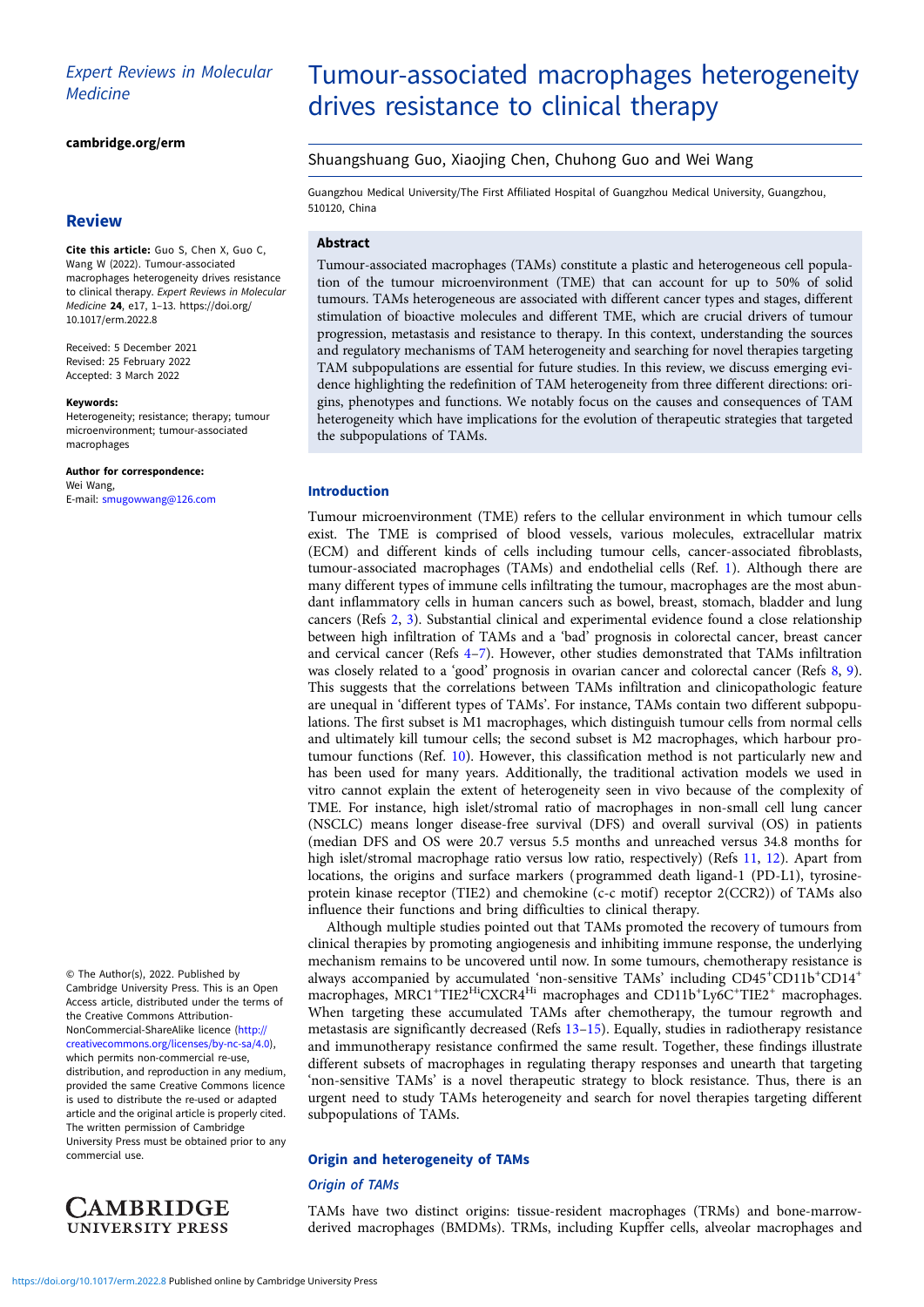osteoclasts, originate from erythromyeloid progenitors (EMPs) in the yolk sac (C-kit<sup>+</sup>CD41<sup>+</sup>EMPs) or foetal liver (colony-stimulating factor 1 receptor-positive EMPs (CSF- $1R^+$  EMPs)). After being stimulated by chemokines in tumours, TRMs accumulate in the target organs and mediate tumour immunity via proliferation. Before the establishment of the blood circulation, EMPs expressing C-kit and CD41 emerge in the yolk sac. These early EMPs rapidly give rise to  $CSF-1R^+$  EMPs which could seed in the brain without monocytic intermediates. The CSF-1 $R^+$  EMPs can also seed in the foetal liver and then give rise to foetal monocytes. Foetal monocytes then spread to all tissues after the establishment of blood circulation. It is worth mentioning that TRMs cannot seed in the brain after the establishment of the blood-brain barrier (Refs [16](#page-9-0), [17\)](#page-9-0). After birth, haematopoietic stem cells in the bone marrow develop into common myeloid cells and then differentiate into two different monocyte subsets, Ly-6C<sup>+</sup> and Ly-6C−. Then, monocytes leave the bone marrow and enter the blood. After being stimulated by chemokines released by the tumour, Ly6C<sup>+</sup>CCR2<sup>+</sup> monocytes traffic into the tumour via the CCL2/ CCR2 axis and become mature macrophages named BMDMs (Refs [3,](#page-9-0) [18,](#page-9-0) [19](#page-9-0)) ([Fig. 1\)](#page-2-0).

In tumours, CD45high macrophages were considered BMDMs, and CD45<sup>low</sup> cells were considered microglia previously. However, a study in brain malignancies pointed out that CD45 only can be employed in murine models and cannot accurately discriminate microglia and BMDMs in patient samples. Thus, extensive flow cytometry panels are needed to distinguish TRMs and BMDMs in both species. Additionally, CX3C chemokine receptor 1 (CX3CR1), commonly used to trace microglia, cannot be used to discriminate microglia and BMDMs in brain tumours as it is also upregulated in BMDMs (Ref. [20\)](#page-9-0). Similarly, TRMs and BMDMs express comparable levels of CX3CR1 in murine pancreatic ductal adenocarcinoma (PDAC) models (Ref. [21\)](#page-9-0). Further studies found that multiple markers, including CXCR4, Itga4 (CD49D), CD11b and CD11a, can be used to distinguish TRMs and BMDMs in tumours (Refs [20,](#page-9-0) [21](#page-9-0)).

# Phenotypic heterogeneity of TAMs

After being stimulated by chemokines in the TME, these extremely plastic macrophages polarise into M1 and M2 subtypes (Ref. [22](#page-9-0)). Lipopolysaccharide (LPS), granulocyte-macrophage colony-stimulating factor, interferon  $\gamma$  (IFN- $\gamma$ ), and activated Toll-like receptors (TLRs) stimulate macrophages to M1 subpopulations. M1 macrophages are considered as anti-tumour macrophages because they contribute to innate host defense and killing tumour cells by producing reactive oxygen/nitrogen species and pro-inflammatory cytokines (e.g., interleukin-1β (IL-1β), IL-6, IL23 and tumour necrosis factor  $\alpha$  (TNF- $\alpha$ )) (Ref. [23\)](#page-9-0). To identify the M1 subtype from macrophages, markers for the M1 subtype, such as CD80/CD86, iNOS, HLA-DR and pSTAT1, were used in recent studies. On the contrary, Th2 cytokines such as IL-4, IL-10 and IL-13 promoted the macrophages to M2 polarisation, which was considered pro-tumour macrophage because they produced cytokines such as IL-10, IL-13 and transforming growth factor  $β$  (TGF- $β$ ) to promote tumour development. Similarly, markers for M2 TAMs, such as arginase 1 (Arg1), CD206, CD204 and CD163, were used to identify M2 subtypes. M2 macrophages can be further subdivided into M2a, M2b, M2c and M2d subpopulations depending on the function and cell surface markers they display in vitro. M2a macrophages are stimulated by IL-4 and IL-13. In addition to expressing high levels of the decoy IL-1 receptor (IL-1R), mannose receptor (MR or CD206) and CCL17, M2a macrophages also secrete insulin-like growth factor (IGF), fibronectin and TGF-β. Another subpopulation, M2b macrophages are stimulated by IL-1R agonists or TLR ligands

and express high levels of TNF superfamily member 14 (TNFSF14) and CCL1. After being stimulated by IL-10, glucocorticoids or TGF-β, M2c macrophages secrete a high level of IL-10 and then participate in anti-inflammatory activities. M2d macrophages, closely interacted with tumour angiogenesis and progression, are induced by TLR agonists (Ref. [24\)](#page-9-0). However, little progress has been made on the characterisation of macrophages in vivo. In vitro assay allows easy control of the extracellular environment and can be used for the analysis of macrophage polarisation. Conversely, in vivo conditions contain a variety of cytokines secreted by other immune cells and could affect the outcome of macrophage polarisation, making classification difficult. Until now, TAMs only can be classified into M1 macrophages and M2 macrophages in vivo. Recently, Nikovics et al. identified M2d-like macrophages in the minipig model by in situ hybridisation, providing more possibility that the M2 classification system can be also used in vivo (Ref. [25\)](#page-9-0).

Both M1 and M2 macrophages are highly plastic and thus can evolve into each other after TME changes or therapeutic interventions. In the early stage of the tumour, M1 TAMs account for a relatively high proportion, while the proportion of M2 TAMs is higher in advanced tumours (Ref. [26\)](#page-9-0). During tumour progression, monocytes secrete CXCL12 into the TME and then promote the transition from M1 to M2 macrophages (Ref. [27](#page-9-0)). In contrast, blocking polarisation factors, such as PI3K-γ pathway, CD40, STAT3, STAT6, CSF-1/CSF-1R, result in a switch from M2 to M1 macrophages, providing a target for clinical therapy (Refs [28](#page-9-0)–[30\)](#page-9-0). Recently, a group achieved TAMs-specific delivery and M2 to M1 transition through liposome, providing more possi-bility for future therapy (Ref. [31](#page-9-0)). Interestingly, TAMs from murine fibrosarcoma not only express a high level of M2 phenotype, but also express proinflammatory Th1 chemokines like CCL5, CXCL9 and CXCL10, indicating the presence of a 'mixed' macrophage phenotype in tumours (Ref. [32\)](#page-9-0). As expected, single-cell RNA sequencing of NSCLC did not find any macrophages only exhibiting the M1 phenotype (Ref. [33\)](#page-9-0). Therefore, simply classifying macrophages into M1 and M2 cannot cover all types of TAMs.

Apart from the conventional binary model, which classified macrophages into M1 and M2 subtypes, a single cell atlas in breast cancer demonstrated that the heterogeneously PD-L1<sup>+</sup> TAMs can be classified into seven different clusters: M01 (CD38, CD163, CD169, CD204, CD206), M02(CD169, CD204), M04, M14, M17(CD38, CD169), CD64<sup>high</sup>HLA-DR<sup>high</sup>. This classification model is closely related to clinical therapy as ER<sup>−</sup> (oestrogen receptor-negative) tumours contained more M01 and M17 TAMs than  $ER^+$  tumours. In addition, grade 3 tumours contain fewer M04 TAMs than lower-grade tumours (Ref. [34\)](#page-9-0). In addition, Arlauckas et al. proved the existence of elongated Arg1A<sup>+</sup> macrophages and rounded Arg1B<sup>+</sup> macrophages in the tumour and found that these macrophages were located in the tumour periphery and tumour centre respectively (Ref. [35](#page-9-0)). Among the human TAMs subset in NSCLC, they divided TAMs into 10 different groups expressing distinct chemokines (G1 expressing CXCL5; G8 expressing CXCL12; G9 expressing CXCL9, CXCL10 and CXCL11) (Ref. [33](#page-9-0)). With different TAMs subsets and labelling markers defined here, we can test the correlation of different subgroups to tumour progression and provide new targets for clinical therapy in the future.

## Diversity of TAMs function

According to the previous studies, we can classify TAMs into the following six types: anti-tumour macrophages, immunosuppressive macrophages, invasive macrophages, metastasis-associated macrophages, angiogenic macrophages and lymphangiogenic macrophages (Ref. [36](#page-9-0)).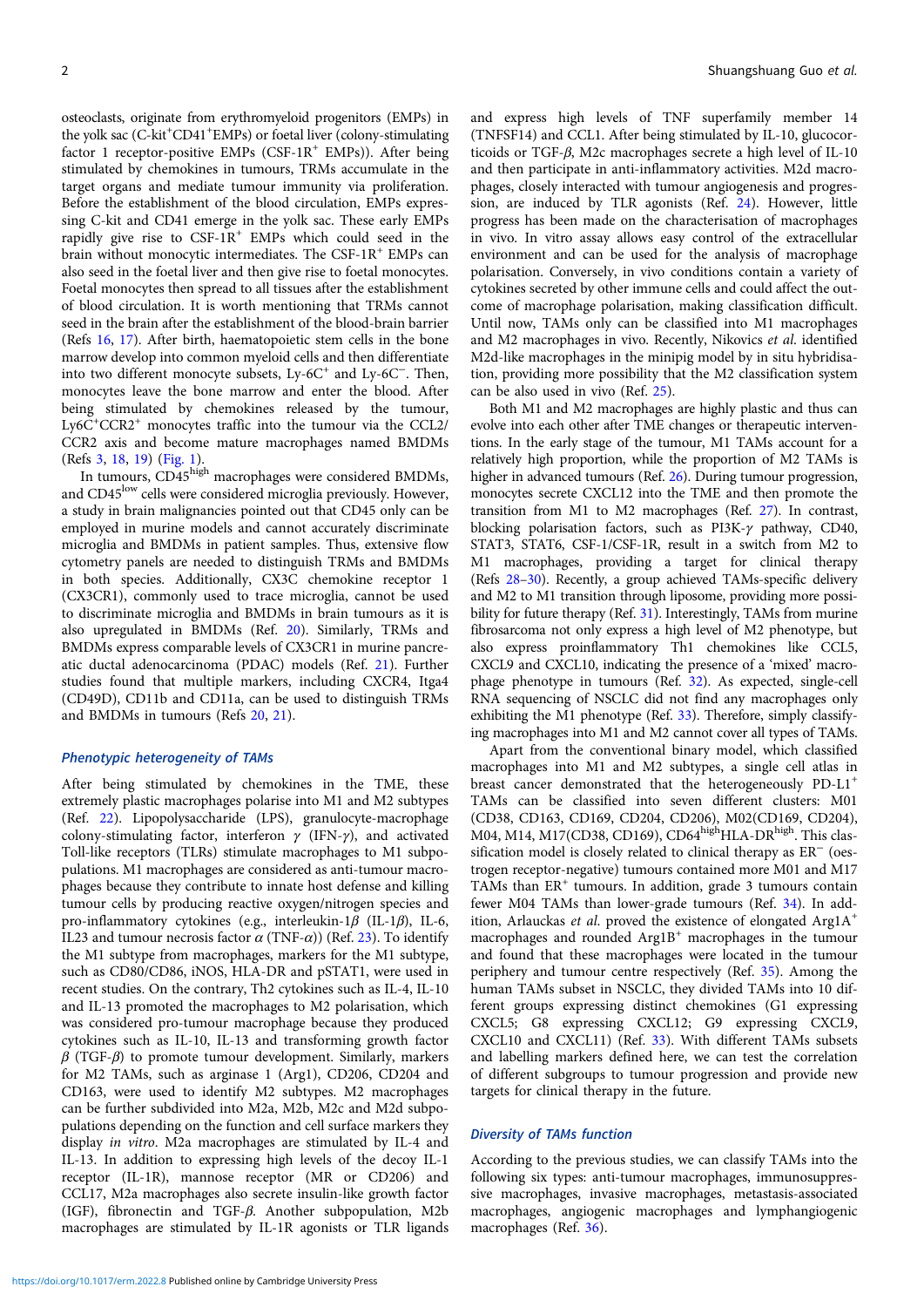<span id="page-2-0"></span>

Fig. 1. TAM origins. Tissue-resident macrophages (pink box) and bone marrow-derived macrophages (blue box) are accumulated in the tumour (purple box). YC, yolk sac; FLM, foetal liver monocytes; EMPs, erythromyeloid progenitors; HSCs, haematopoietic stem cells; CMCs, common myeloid cells; TRMs, tissue-resident macrophages; BMDMs, bone marrow-derived macrophages.

M1-macrophages, also named anti-tumour macrophages, can identify tumour cells from normal cells and ultimately kill tumour cells through two different mechanisms. In the first mechanism, M1-macrophages secrete tumour-killing molecules such as ROS and NO, killing tumour cells directly through cytotoxic effects (Ref. [37](#page-9-0)). The other mechanism is antibody-dependent cellmediated cytotoxicity killing tumour cells. Recently, a study pointed out that M1-derived exosomes exerted a proinflammatory role and suppressed angiogenesis in myocardial infarction, revealing that M1 macrophages may inhibit tumours by molecules carried by exosomes (Ref. [38](#page-9-0)). Further studies proved that M1-derived exosomes act as the carrier to deliver paclitaxel (PTX) and cisplatin (DDP) into the tumour tissues, enhancing the anti-tumour effects in the mice model (Refs [39](#page-9-0), [40](#page-9-0)). Thus, M1-derived exosomes may be an effective approach to treat cancer cells in the future. Interestingly, increasing evidence revealed that M1 macrophages also promoted tumour development. During tumour initiation, TAMs create an inflammatory environment that is mutagenic and promotes growth. In 1863, Rudolf Virchow noted leucocytes in neoplastic tissues and made a connection between chronic inflammation and cancer. Over the past few decades, multiple studies demonstrated that cancer is associated with infection (viral hepatitis B, viral hepatitis C, Helicobacter pylori) and inflammation is widely involved in the process of carcinogenesis as the primary mediator (Ref. [41\)](#page-9-0). As a matter of course, infection treatment (i.e., H. pylori in gastric cancer) and various anti-inflammatory therapies (i.e., COX-2 inhibitors) can successfully prevent cancer progression (Refs [42,](#page-9-0) [43\)](#page-9-0). During chronic inflammation, a mutagenic and growth-

promoting environment was created in the subepithelial stroma, which was infiltrated by various inflammatory cells and activated macrophages account for the majority of the immune cells. Then, these activated macrophages generated ROS and NO intermediates which induced DNA damage in proliferating cells and the surrounding epithelial cells, supporting tumour initiation and neoplastic transformation (Ref. [44](#page-9-0)). Moreover, M1 macrophages potently induced epithelial-mesenchymal-transition (EMT) in benign and malignant PDAC cell lines (Ref. [45](#page-9-0)). Besides, a recent study showed that supernatant from the M1 macrophage culture contained cytokine IL-1 $\beta$  which controls PD-L1 expression in hepatocellular carcinoma cells (Ref. [46\)](#page-9-0). The macrophages used in these studies were cell lines or murine BMDMs which were different from M1 TAMs. Without considering this defect, we speculate that there exist 'mixed' TAMs in tumours because polarisation is driven by various environmental factors.

TAMs downregulate the activation of other immune cells and suppress the immune response by secreting various cytokines (vascular endothelial growth factor (VEGF), IL-4, IL-10 and TGF-β), chemokines (CCL2, CCL18 and CCL22) and enzymes (COX-2, ARG1 and matrix metalloproteases (MMPs)). TAMs suppress immune response through two different mechanisms: (1) inhibiting the function of  $CD8^+$  and  $CD4^+$  T cells; (2) promoting the function of the induced regulatory T cells (i-Tregs) and natural Tregs cells (n-Tregs). For instance, TAMs-derived IL10 and TGF- $\beta$  promoted the production of i-Treg in the intestinal (Ref. [47\)](#page-10-0). In turn, Tregs in tumours promoted the polarisation of M2 macrophages (Ref. [48](#page-10-0)). M2 macrophages expressed proteins, such as epithelial growth ligands of the factor, CSF-1, cat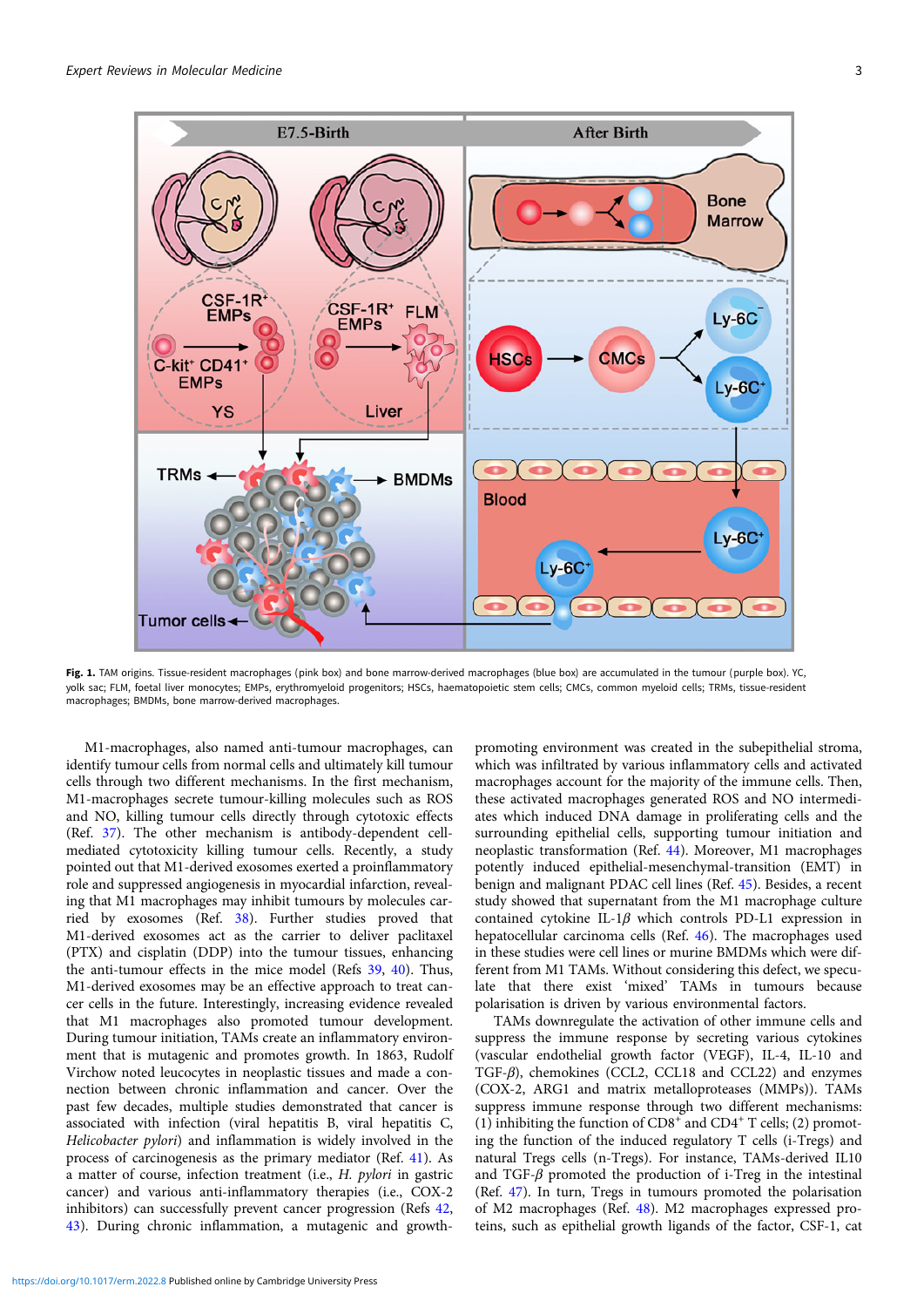eye syndrome critical region protein 1, are shown to stimulate the migration of glioma cells (Refs [49](#page-10-0)–[51](#page-10-0)). Macrophage-derived exosomes, which were considered to be a key factor in mediating the communication between tumour cells and microenvironment cells, can also promote the migration of tumour cells as it carries multiple microRNAs and proteins, such as miR-21-5p, miR-155- 5p and ApoE protein (Refs [52](#page-10-0), [53](#page-10-0)). Besides, TAMs possess the ability to promote EMT by activating the COX-2/STAT3 axis (Ref. [54\)](#page-10-0). During EMT, the interaction between cell-cell and cell-ECM are reshaped, resulting in the separation of epithelial cells from each other and the underlying basement membrane, in other words, increasing the migration capacity of tumour cells (Ref. [55](#page-10-0)). Apart from moving tumour cells, a destroyed basement membrane is a requirement for tumour metastasis. M2 macrophages can destroy endothelial cell basement membrane by secreting matrix serine proteases, MMPs, cathepsins, etc., and decompose various collagen and other components of ECM, thereby increasing the migration of tumour cells (Refs [56](#page-10-0), [57\)](#page-10-0).

The formation of new blood vessels is essential to provide nutrients and oxygen to malignant cells. In animal models of prostate cancer, breast cancer and cervical cancer, TAMs promoted tumour angiogenesis in a VEGF-dependent manner (Refs [58](#page-10-0)–[61\)](#page-10-0). The expression of the two transcription factors, hypoxia-inducible factor-1 $\alpha$  (HIF-1 $\alpha$ ) and HIF-2 $\alpha$ , within hypoxia TAMs is the key to VEGF production, and knockout of these proteins in TAMs attenuates pro-angiogenic responses (Refs  $62, 63$  $62, 63$  $62, 63$ ). Further study revealed that HIF-1 $\alpha$  induced recruitment of  $CD45+$  myeloid cells containing  $TIE2^+$  subgroups (Ref. [64](#page-10-0)), and knockdown of TIE2-expressing macrophages in mice suppressed angiogenesis by reducing VEGF and autophagy, indicating a HIF-1α/TIE2/VEGF pathway in angiogenesis (Ref. [65](#page-10-0)). Tumour-released CSF-1 (M-CSF) also regulated VEGF-A expression through NF-κ B and CCL2, promoting pro-angiogenic functions of macrophages (Ref. [66](#page-10-0)). Another cytokine, MMPs, can be released by TAMs and contributes to the release of bioactive VEGF-A from its ECM-bound form (Ref. [67](#page-10-0)). Then, bioactive VEGF stimulates the vascular permeability of blood vessels and increases the extravasation of plasma proteins, thereby providing a scaffold for the migration of activated endothelial cells. Considering the central role of VEGF in angiogenesis, the combination of docetaxel and ramucirumab, inhibitors of the VEGF/VEGFR2 pathway, is applied for secondline therapy in NSCLC (Refs [68](#page-10-0), [69\)](#page-10-0). Although the progressionfree survival and OS improved after treatment, the median survival (MS) of the NSCLC patients is shorter than 18 months. These results indicate that VEGF-independent angiogenic factors also promote angiogenesis. Indeed, TAMs release a panel of VEGF-independent angiogenic factors, including semaphorin 4D and urokinase-type plasminogen activator (Refs [70,](#page-10-0) [71\)](#page-10-0). Recently, a study about PDAC found that M2 macrophagederived exosomes which carry a higher level of miR-155-5p and miR-221-5p than M0 macrophages-derived exosomes increased the vascular density of mice (Ref. [72](#page-10-0)).

Lymphangiogenesis is essential for tumour cells lymph node metastasis. TAMs can utilise two main mechanisms to stimulate lymphangiogenesis. Firstly, malleable TAMs promote lymphangiogenesis by trans-differentiation into lymphatic endothelial cells. It was reported that LYVE-1<sup>+</sup>TAM integrated into tumourassociated lymphatic endothelium in mouse models of pancreatic insulinoma and prostate cancer (Ref. [73\)](#page-10-0). Secondly, TAMs directly secrete pro-lymphangiogenic factors. For instance, M2 TAMs can induce the development of lymphatic vessels in the tumour by secreting pro-angiogenesis factors, such as VEGF and MMP9 (Ref. [74\)](#page-10-0). Podoplanin positive (PDPN<sup>+</sup>) TAMs also promoted lymphangiogenesis and lymphoinvasion in cancer (Ref. [75](#page-10-0)). Recently, a study pointed out that TRMs were closely related to lymphatic vessel growth and expansion in the heart. Even without using tumour models, this finding reveals the relationship between a subpopulation of macrophages and lymphangiogenesis and provides insight into our future study (Ref. [76\)](#page-10-0).

#### Cause of TAMs heterogeneity

#### Multiple tumours

What are the factors that cause the heterogeneity of TAMs? Firstly, the functional heterogeneity could be determined by the sources of TAMs. For example, Loyher et al. demonstrated that TRMs were associated with tumour cell growth in lung cancer, while CCR2-dependent recruited macrophages accelerated tumour progression in the form of metastasis (Ref. [77](#page-10-0)). In murine PDAC models, a recent study showed that embryonically derived TAMs exhibited pro-tumoural function whereas their bone marrow macrophage counterparts mainly contributed to antigen presentation, suggesting the importance of origins (Ref. [21](#page-9-0)). Moreover, CD163<sup>+</sup> Tim4<sup>+</sup> macrophages in the omentum which originated from embryos promote the development and metastasis of ovarian cancer (Ref. [78](#page-10-0)). Moreover, the proportion of TRMs and BMDMs in tumours varies in different tissues and organs respectively. Franklin et al. found that  $CCR2^+$  monocytes accounted for approximately  $40\%$  of all  $CD45<sup>+</sup>$  cells whereas only 10% of cells derived from TRMs in breast cancer (Ref. [79](#page-10-0)). Conversely, TAMs are mostly derived from TRMs in retinoblastoma, neuroblastoma and osteosarcoma (Ref. [80](#page-10-0)). These observations provoke a question: whether TAMs from different sources, such as TRMs (generally express CD11b and MERTK) and BMDMs can be individually targeted (Refs [20,](#page-9-0) [81\)](#page-10-0)? As expected, MERTK inhibition combined with radiotherapy showed a significant growth delay than radiotherapy alone in mouse glioblastoma which mainly contains TRMs (Ref. [82](#page-10-0)). Specific depletion of CD163<sup>+</sup> Tim4<sup>+</sup> macrophages also prevents metastasis of ovarian cancer. In addition, inhibition of BMDMs delays the glioblastoma recurrence after radiotherapy because the abundance of BMDMs increased after radiotherapy (Ref. [83\)](#page-10-0). However, some BMDMs probably convert into TRMs during growth, meaning the conversion of functions and also bring difficulties for targeted therapy based on TAM origins (Ref. [84\)](#page-10-0).

Secondly, macrophage subpopulations are not uniformly distributed along the tumour. In stage II colorectal tumours, macrophages carrying CD163 are predominantly located in the tumour invasive front (IF) whereas macrophages carrying CD80 are mainly found within the tumour-adjacent normal mucosa (Ref. [85](#page-10-0)). Another study in colorectal tumours found a higher level of CD163<sup>+</sup>/CD68<sup>+</sup> ratio in tumour IF than that in tumour centre. Additionally, a higher level of CD163+/CD68<sup>+</sup> ratio in tumour IF was closely associated with enhanced LVI, TI and TNM stage (Ref. [86\)](#page-10-0). In breast cancer, the distribution of  $\mathrm{CD}86^+$  and  $\mathrm{CD}163^+$  within tumour nest (TN) and tumour stroma (TS) is also different. In the same study, they revealed that high density of CD163<sup>+</sup> TAM within TS was closely correlated with poor prognostic parameters, whereas there was no association with CD163<sup>+</sup> TAMs density and clinicopathologic characteristics in TN (Ref. [87](#page-10-0)).

Third, the distribution of macrophages varies in different tumours. In breast tumours, the high infiltration of CD68<sup>+</sup> TAMs in TN and TS is correlated with large tumours. However, another study in colorectal cancer found that low infiltration of CD68<sup>+</sup> TAMs in IF and TS was associated with more advanced cancer (Refs  $88$ ,  $89$ ). Considering that the CD68<sup>+</sup> marker is used to define the total amount of TAMs, the CD68<sup>+</sup> TAMs might represent different subpopulations in different tumours. Additionally, distinct structures and molecular compositions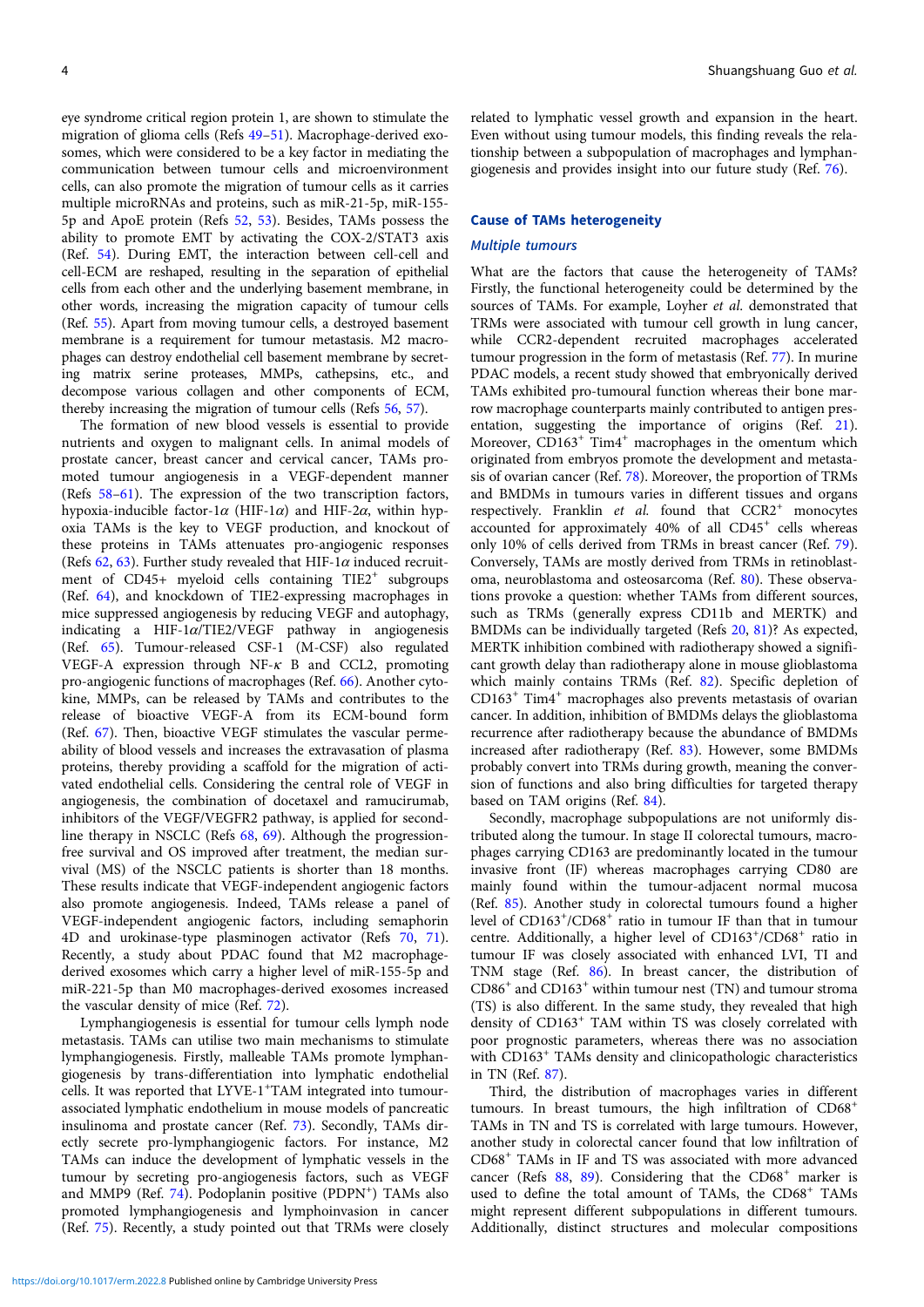between tissues might regulate local immunity and influence the antitumour immune response across tumour sites (Ref. [90](#page-10-0)). For example, the densities of the lymphoid structures (TLSs) which differ between tumours reflect lymphocyte-infiltration levels (Ref. [91\)](#page-10-0).

#### Multiple stimulations of bioactive molecules

#### LPS/IFN-γ polarisation pathway

IFN-γ and LPS are classical stimuli for M1 macrophages. During M1 polarisation, IFN-γ and LPS can bind to receptors at the membrane and subsequently activate the downstream molecules. TLRs regulate the polarisation of macrophages through MyD88-dependent and MyD88-independent pathways. In the MyD88-dependent pathway, TLRs signal activates the NF-κB through the adaptor protein MyD88 and κB kinase (IKK) complex which consists of IKK $\alpha$  and IKK $\beta$ , and IKK $\gamma$  (or NEMO). As a result, NF-kB (p65/p50 complex) can be released from cytoplasmic NF-kB/I-kB complex and rapidly translocate in nuclear and bind to target genes such as  $TNF\alpha$  and IL-1. Moreover, MyD88 also activates the transcription factor, AP-1, by triggering the activation of MAPK [\(Fig. 2a](#page-5-0)). In the MyD88-independent pathway, macrophages polarisation is regulated via TLRs-TRIF-IKKi/TBK1-IRF3 pathway. After being stimulated by TLRs, TIR-domain-containing adapter inducing interferon-β (TRIF) induces the activation of IKKi and TBK1 and then regulates the interferon-regulatory factor 3 (IRF3) [\(Fig. 2b](#page-5-0)). Another polarisation factor, IFN- $\gamma$ , binds to its cognate receptor (IFNAR1/2) and regulates macrophages polarisation through the IFNAR1/ 2-Jak-STAT1 pathway (Ref. [92\)](#page-10-0) ([Fig. 2c\)](#page-5-0). The Notch pathway is also involved in M1 polarisation. In 2010, Wang et al. provided new insight into the molecular mechanism of macrophages polarisation and found that compromised Notch pathway activation led to the M2-like TAMs (Ref. [93\)](#page-10-0). Research in the past 10 years demonstrated that Notch activation promotes M1 polarisation through the Notch1-NF- $\kappa$ B axis pathway (Refs [94](#page-10-0), [95](#page-10-0)).

These pathways can be regulated by multiple molecules. For example, PGRN and TET1 inhibit M1 polarisation by downregulating the MyD88-dependent pathway (Refs [96,](#page-10-0) [97\)](#page-10-0) [\(Fig. 2a\)](#page-5-0), and RNA-binding motif 4 regulates M1 polarisation through targeting STAT1 (Ref. [98\)](#page-10-0) [\(Fig. 2c\)](#page-5-0). Additionally, multiple studies indicated that epigenetic regulation factors also modulated macrophage polarisation. For instance,  $N^6$ -methyladenosine-forming enzyme METTL3 regulates STAT1 mRNA and protein expression through methylation, changing macrophages polarisation (Ref. [99\)](#page-11-0). Other methylation enzymes, DNA-methyltransferase- $3\beta$  and histone deacetylase-3, can also regulate macrophages polarisation (Refs [100,](#page-11-0) [101](#page-11-0)).

# IL4/IL13/IL10 polarisation pathway

IL-4 and IL-13 are overexpressed in human and murine cancer and have been sown to play critical roles in modulating the immune system for tumour growth. Similarly, IL-4R and IL-13R are also highly expressed in various tumours. IL-4R and IL-13R share two chains and initiate signal transduction (Ref. [102](#page-11-0)). In the first chain, IL-4 binds to a complex composed of IL-4R $\alpha$  and common cytokine receptor  $\gamma$ -chain. In the second chain, IL-4R $\alpha$  and IL-13R $\alpha$ 1 form a receptor complex that can bind to both IL4 and IL13 (Ref. [102](#page-11-0)). Then, the receptors regulate the polarisation of macrophages through two different pathways. In the first pathway (IL4/IL13-Jak-STAT6 pathway), the receptors activate the transcription factor STAT6, resulting in the translocation of pSTAT6 to the nuclei (Ref. [103\)](#page-11-0). Besides, the peroxisome proliferator-activated receptor, IRF4 and Krüppel-like factor 4 (KLF4) can cooperate with STAT6, activating M2-type genes such as Arg1, IL10 and Mrc1 (Refs [104](#page-11-0)–[106](#page-11-0)) [\(Fig. 2d](#page-5-0)). Both in

vitro and in vivo assays have demonstrated that inhibition of the JAK/STAT pathway in TAMs is critical to attenuate tumour growth and metastasis (Refs [103](#page-11-0), [107](#page-11-0)). In the second pathway (IL4-AKT-P18-mTOR-LXR pathway), AKT will be activated by PI3K when the macrophages are treated with IL-4. Then, P18 interacts with amino acid-activated mTORC1 and activates LXR which will promote M2 gene expression (Ref. [108](#page-11-0)) [\(Fig. 2e\)](#page-5-0). On the membrane surfaces, M2 macrophages-derived IL10 binds to the IL10R which recruits cytoplasmic protein JAK to the surface. Then, STAT3 is phosphorylated by JAK and translocates to the nucleus, facilitating transcriptional regulation of target genes such as VEGF-A. Additionally, a novel mechanism of M2 polarisation, the IL-6/STAT3 signalling pathway, is found in hepatocellular carcinoma (Ref. [109\)](#page-11-0) ([Fig. 2f](#page-5-0)).

Interestingly, the M1 and M2 polarisation pathways can also be regulated by each other. In microglia, IRF-3 (involved in the M1 polarisation pathway) is shown to activate PI3K/AKT signalling (M2 polarisation pathway), suggesting that IRF-3 promotes switching from monocytes to M2 macrophages (Ref. [110](#page-11-0)). In natural killer cells and macrophages, ablating of STAT3 upregulates STAT1 expression and increases anti-tumour immune responses, demonstrating the ability of STAT3 to antagonise STAT1 (Ref. [111\)](#page-11-0). Apart from cooperating with STAT6 to induce M2 polarisation, KLF4 inhibits M1 targets via sequestration of coactivators required for NF-κB activation (Ref. [112](#page-11-0)) ([Fig. 2a](#page-5-0)). However, there is no paper studying the preference of polarisation pathways until now. For this reason, we choose to add the urgent need for studying the preference of polarisation pathways in different tumours.

#### Transcription regulation of macrophages polarisation by RNAs

Recent studies have also demonstrated that microRNAs, a group of small non-coding RNAs, control macrophage polarisation by binding to the 3′ untranslated region of mRNAs to target them for translational repression or degradation. For example, miR21 and miR155 promote M1 polarisation by regulating the JAK/ STAT1 pathway whereas miR222-3p promoted M2 polarisation through the JAK/STAT3 pathway. Some microRNAs, such as miR125 and miR26a, suppress M2 polarisation through directly interacting with transcription factors IRF4 and KLF4, respectively (Ref. [113](#page-11-0)). Long non-coding RNA also modulates macrophages polarisation in tumours (Refs [114](#page-11-0), [115](#page-11-0)). Additionally, exosomes can play an important role in macrophages polarisation when it is carrying these regulation RNAs (Ref. [116](#page-11-0)). Although we have a little understanding of the polarisation pathways right now, the organ is complicated and regulated by various factors inside and outside the body and one pathway is not enough to understand macrophages polarisation. Therefore, an in-depth understanding of polarisation pathways and their regulatory relationships is essential for later study. If the central regulator of macrophages polarisation can be found, it will be a huge guiding role in clinical treatment.

# Multiple metabolisms

Hypoxia results in the generation of ROS, which subsequently oxidise proteins and cause DNA damage, causing genomic instability and then accelerating malignant progression. In recent years, numerous studies have demonstrated that hypoxia promoted increased M2 macrophage in TME. On the one hand, high concentrations of chemokines secreted from hypoxic tissues such as HIF-1, HIF-2, ZEB1 and endothelin-2 attract macrophages into the tumour (Ref. [117\)](#page-11-0). Once macrophages arrived in these hypoxic regions, they accumulate in hypoxia tissues by two plausible mechanisms (a) cytokine gradient attracts macrophages and (b) the mobility of macrophages within these areas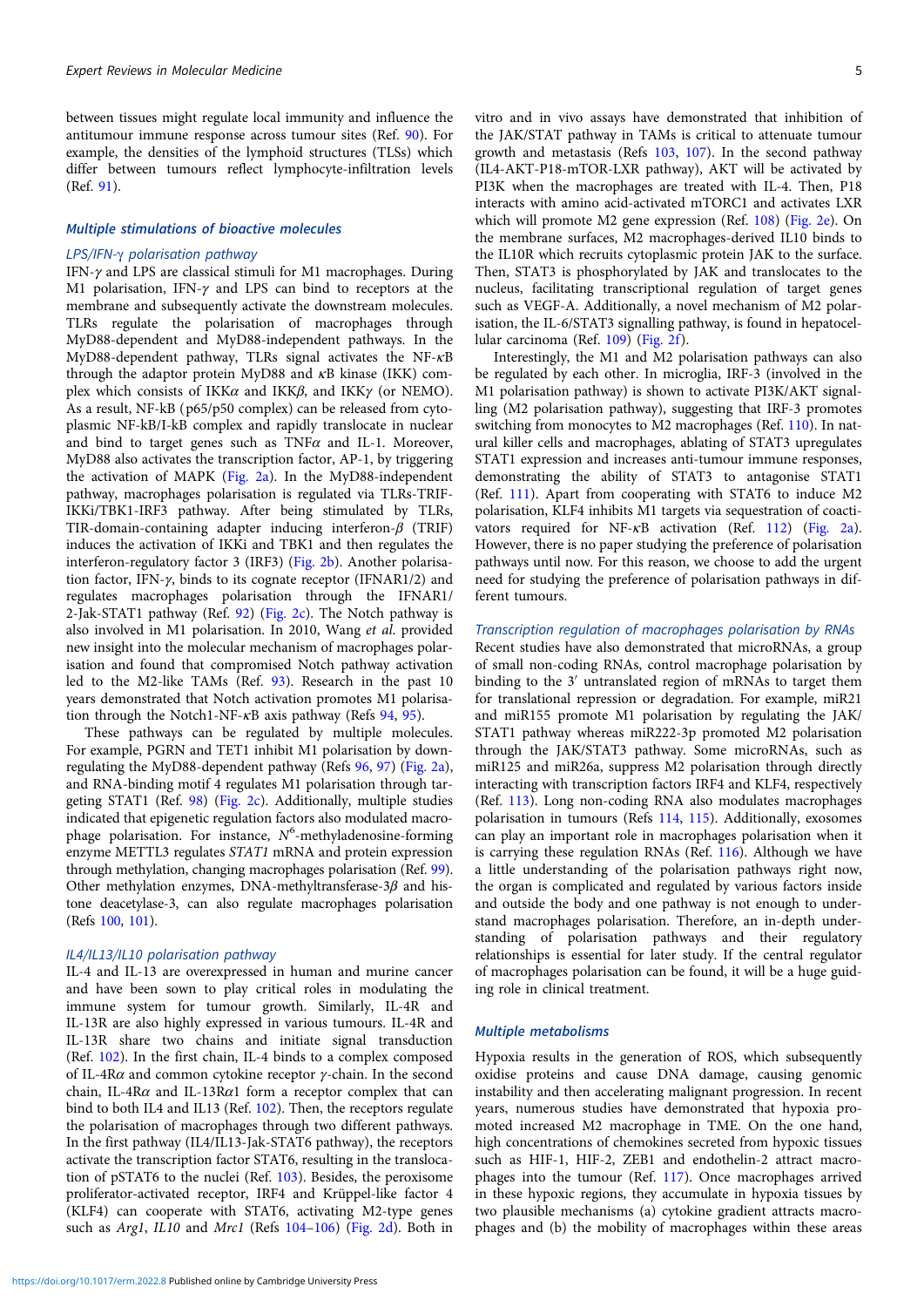<span id="page-5-0"></span>

Fig. 2. M1 polarisation pathways (blue box) and M2 polarisation pathways (pink box). (a) Left panel: TLR-MyD88-IKK-NF-xB pathway. Right panel: TLR-MyD88-MAPK-AP1 pathway. PGRN, TET1, RBM4 inhibit M1 polarisation by down-regulating the MyD88-dependent pathway. (b) TLRs-TRIF-IKKi/TBK1-IRF3/ IRF7 pathway. (c) IFNAR1/2-Jak-STAT1 pathway. RBM4/YTHDC2 and STAT3 regulate M1 polarisation by targeting the STAT1. (d) IL4/IL13-Jak-Stat6 pathway. PPAR, IRF4 and KLF4 can cooperate with STAT6 and activate M2-type genes. (e) IL4-AKT-P18/mTORC1-LXR pathway. (f) IL-6/IL10-JAK-STAT3 pathway.

is disturbed (Ref. [118\)](#page-11-0). On the other hand, tumour hypoxia promotes the polarisation of M2 macrophages. As a byproduct of hypoxic glycolysis, tumour-derived lactic acid has a critical function in M2 macrophages polarisation in a HIF1 $\alpha$ -dependent manner (Ref. [119\)](#page-11-0). Oncostatin M, eotaxin and neuropilin-1 have also been shown to promote M2 polarisation (Refs [120](#page-11-0), [121\)](#page-11-0). Furthermore, both in vitro and in vivo assay found that hypoxia-induced exosomes have a potent ability to promote M2-like polarisation as it carries immunomodulatory proteins and chemokines including FTH, FTL, CCL2, TGF- $\beta$  and CSF-1 (Ref. [122](#page-11-0)). Macrophages preferentially accumulate in hypoxia tumour areas once they are polarised to M2 which can 'support' the tumour in overcoming the hypoxic environment and thus maintain its progression (Ref. [123](#page-11-0)). Interestingly, a recent study demonstrated that hypoxic TAMs were more proximal to the

lymphatic vessels than normoxic TAMs, suggesting that these hypoxic TAMs might promote cancer progression and metastasis (Ref. [124](#page-11-0)). Although MHC-II<sup>lo</sup> M2 and MHC-II<sup>hi</sup> M1 are located in strong hypoxia and less hypoxic areas, respectively, hypoxia does not affect macrophages' differentiation and polarisation as the relative abundance and expression markers of TAMs did not change in the hypoxia changing area (Ref. [125\)](#page-11-0). Thus, the phenotypic switches in TAMs are dependent on cytokine availability in conjunction with microenvironmental cues such as hypoxia which is a common feature in many pathophysiological settings. In mice subcutaneous tumours and human NSCLC, on the opposite, TAMs enhance tumour aerobic glycolysis and hypoxia, complicating tumour response to anticancer therapies (Ref. [126](#page-11-0)).

Another factor, iron homeostasis, also influences macrophages polarisation. In RAW264.7 cells, they discovered high levels of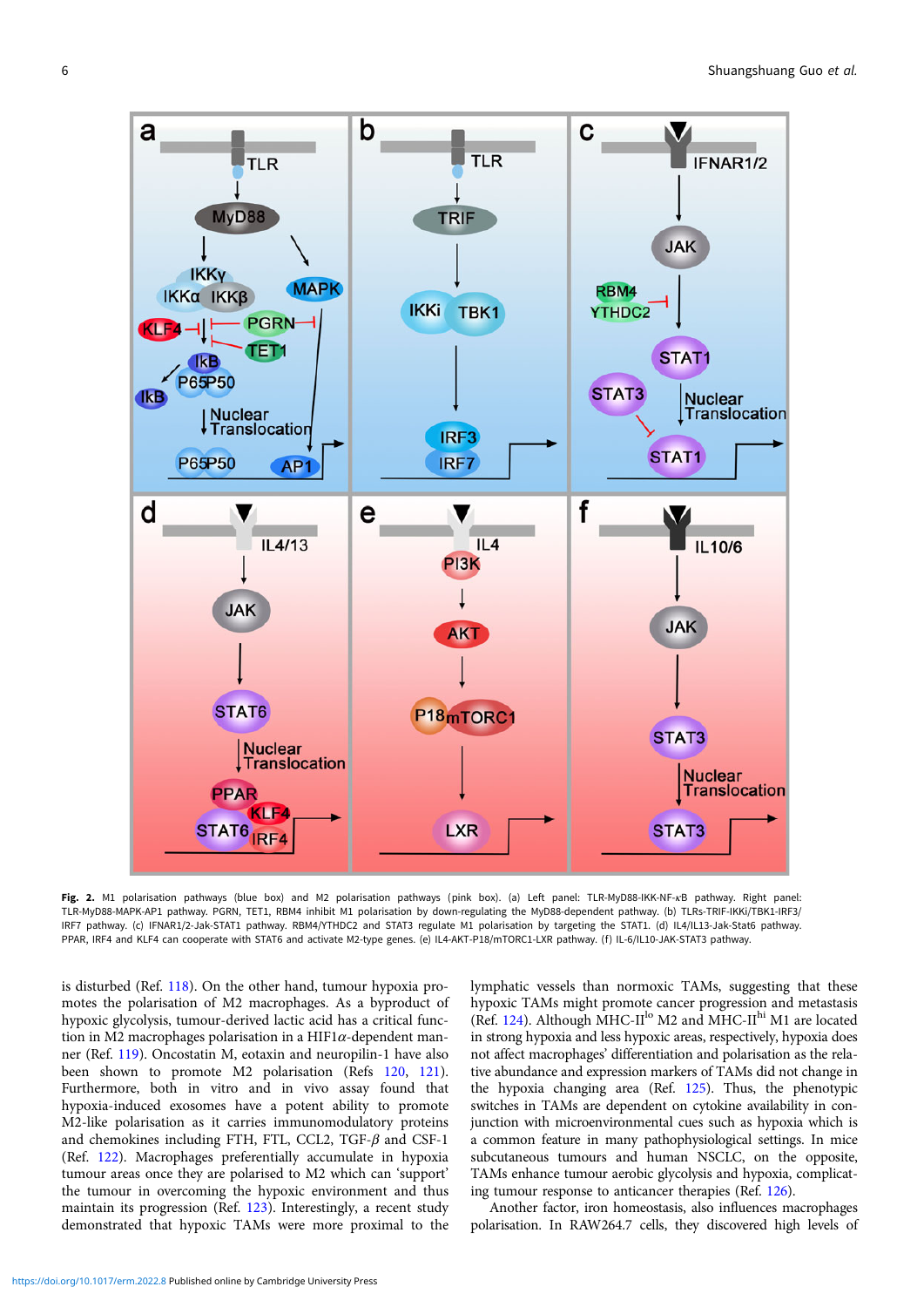iron storage (ferritin) in M1 macrophages (Ref. [127\)](#page-11-0). When exploring the relevance of iron homeostasis and macrophages polarisation in patients, a study in 102 human NSCLC found a survival advantage in patients with accumulating iron compared to iron-negative patients (Ref. [128\)](#page-11-0). Additionally, iron-positive tumour tissues showed a higher infiltration of M1 TAMs which may contribute to the positive effect on the OS of NSCLC patients. Similarly, a study found that hepatocellular carcinoma cells upregulated the expression of M2-related genes by competing with macrophages for iron (Ref. [129](#page-11-0)). Then, declined iron promoted M2 TAMs polarisation in a prolyl hydroxylase domain (PHD)-dependent manner. Ferrous iron is essential for PHD hydroxylase activity which controls HIF-1 $\alpha$  degradation in a post-transcriptional manner. Thus, iron chelated melanin-like nanoparticles limited malignant metastasis and tumour growth by enhancing M2-to-M1 repolarisation (Ref. [130](#page-11-0)). However, a study in cell lines illustrated that chronic iron overload promoted M2 polarisation. And a meta-analysis revealed a positive relationship between haeme iron intake and breast cancer risk (Ref. [131\)](#page-11-0). Here, we conclude two possible explanations for these converse results. On the one hand, macrophages, in cell lines, take iron via endocytosis, but no haeme metabolism, whereas macrophages in vivo predominantly take up iron by haeme metabolism. On the other hand, there is a balance between iron homeostasis and tumours. Both lacking and overload of iron are negative to patients.

Recently, a study about manganese  $(Mn^{2+})$  found that Mn-deprived mice had significantly promoted tumour growth and metastasis and  $Mn^{2+}$  treatment significantly reduced tumour burdens in mice (Ref. [132\)](#page-11-0). As expected,  $Mn^{2+}$  treatment promotes M1 TAM polarisation and promotes macrophages to produce huge amounts of type I IFNs (Ref. [133](#page-11-0)). More importantly, a combination treatment of anti-PD-1 antibody and  $Mn^{2+}$  in patients with advanced metastatic solid tumours shows promising consequents. This work broadens the repertoire of anti-cancer therapy and guides exploring the relationship between  $Mn^{2+}$  and macrophages.

#### Consequences of TAMs heterogeneity

# Chemotherapy resistance

Reciprocal interactions between cancer cells and immune cells in the TME not only support tumour development and progression but can also contribute to resistance to anticancer targeted therapies (Ref. [134\)](#page-11-0). Initially in mouse models, CSF1 inhibition was able to reverse chemoresistance (CMF: cyclophosphamide, methotrexate, 5-fluorouracil; cycled twice i.p.) of breast cancer (Ref. [135\)](#page-11-0). Subsequently, DeNardo et al. found a higher percentage of infiltrated CD45<sup>+</sup>CD11b<sup>+</sup>CD14<sup>+</sup> macrophages in breast cancer biopsy samples from patients who were treated with neoadjuvant chemotherapy than those who received surgery alone. In the same study, mammary epithelial cells produced monocyte/macrophage recruitment factors, including CSF1 and IL-34, after chemotherapy. Blockade of macropage recruiement with anti-CSF1R antibodies, in combination with paclitaxel, improved chemosensitivity and resulted in reduced primary tumour development (Ref. [14\)](#page-9-0). Additionally,  $MRCI<sup>+</sup> TIE2<sup>Hi</sup>$ CXCR4Hi macrophages are accumulated around blood vessels in breast tumours after chemotherapy (Doxorubicin), and these accumulated macrophages are thought to promote tumour revascularisation and relapse via the VEGF-A pathway. When targeting this accumulated TAMs population around blood vessels by blocking CXCR4 after chemotherapy, the tumour revascularisation and regrowth were significantly decreased, suggesting that this targeting strategy is of clinical utility (Ref. [15\)](#page-9-0). Another study found abundant CD11b<sup>+</sup> Ly6C<sup>+</sup> macrophages infiltrated in tumours after chemotherapy. These CD11b<sup>+</sup> Ly6C<sup>+</sup>

macrophages also highly expressed TIE2 which prevented macrophages from apoptosis under stress via the AKT-dependent pathway (Ref. [13](#page-9-0)). Additionally, Shree et al. also found increased macrophage infiltration following paclitaxel (Taxol) chemotherapy in the mammary tumour. They demonstrated that cathepsin secreted by macrophages interacted with cathepsin inhibition in vivo and prevented Taxol-induced tumour cell death (Ref. [136](#page-11-0)). In addition, TAM-derived CCL2 activated the PI3K/AKT/ mTOR signalling pathway in breast cancer cells and then increased endocrine resistance (Ref. [137\)](#page-11-0). Other cytokines, such as IL6, IL10 and IL34, were reported to mediate chemotherapy resistance in many tumours by inducing anti-apoptotic programs (Refs [138](#page-11-0)–[140\)](#page-11-0). Recently, a study found that macrophages-derived YKL-39 which stimulated angiogenesis elevated in mammary patients who undergo neoadjuvant chemotherapy. Thus, antiangiogenic therapy combined with neoadjuvant chemotherapy provides a new orientation for reducing chemoresistance and inhibiting metastasis in breast cancer patients (Ref. [141](#page-11-0)) [\(Fig. 2](#page-5-0) blue box).

Although both TRMs and BMDMs are depleted after chemotherapy, only BMDMs recover rapidly and undergo phagocytosismediated tumour clearance. As TAMs have been shown to express VEGFR1, Loyher et al. speculated that anti-VEGF combined with chemotherapy could target recovered BMDMs and improve therapeutic outcomes. As expected, combined therapy inhibits both TRMs and BMDMs reconstitution through blocking TAM's differentiation and/or survival (Ref. [77](#page-10-0)). Treatment with cisplatin or carboplatin increases the proportion of M2 macrophages through IL-6 and prostaglandin E2 in ovarian cancer cell lines (Ref. [142\)](#page-11-0). In the end, M2 macrophages, in turn, promote the chemoresistance of cancer cells in positive feedback. At the transcription level, M2 macrophages upregulate the expression of drug resistance genes, ABCG2, in ovarian cancer cell lines (Ref. [143\)](#page-11-0).

# Radiotherapy resistance

Consistent with chemotherapy, radiotherapy will increase the expression of monocyte/macrophage recruitment factors, including CSF1, CCL2 and IL-34 (Refs [3,](#page-9-0) [144](#page-11-0)). When combining radiotherapy with CSF-1R inhibitors for tumour therapy, the MS of mice was significantly prolonged than radiotherapy alone. In further studies, they found that CSF-1R inhibitors prevented radiotherapy-recruited monocyte cells from differentiating into M2 TAMs and increased M1 phenotype genes, especially IL-6 and nitric oxide synthase 2 (Ref. [144\)](#page-11-0). Similarly, when co-culturing the inflammatory breast cancer with macrophages, the M1 macrophages mediated radiosensitivity of inflammatory breast cancer cells whereas M2 macrophages mediated radiation resistance. To further clarify the underlying cause of M2 macrophages-mediated radiation resistance, they analysed the inflammatory breast cancer cells using a kinase antibody assay and revealed that only co-culture with M2 macrophages can these tumour cells elevate kinase C zeta (PRKCZ) level, leading to radiation resistance in radiotherapy (Ref. [145](#page-11-0)). Another study also demonstrated that SEPT9 which mediated M2 macrophages polarisation increases irradiation resistance by interacting with the HMGB1-RB axis (Ref. [146\)](#page-11-0) [\(Fig. 2](#page-5-0) green box). However, the irradiation dose can influence the infiltration subpopulation of TAMs. Low doses (below 1 Gy) and high dose (>10 Gy) evoke low toxicity and favour the M2 phenotype of TAMs whereas intermediate dose (1–10 Gy) induces a shift of unpolarised macrophages toward the M1 phenotype (Ref. [147](#page-11-0)). Therefore, it is important to choose an appropriate dose to minimise the resistance to radiotherapy while eliminating tumours.

When it comes to origins, Akkari et al. demonstrated that the ratio of TRMs and tumour-infiltrating BMDMs was altered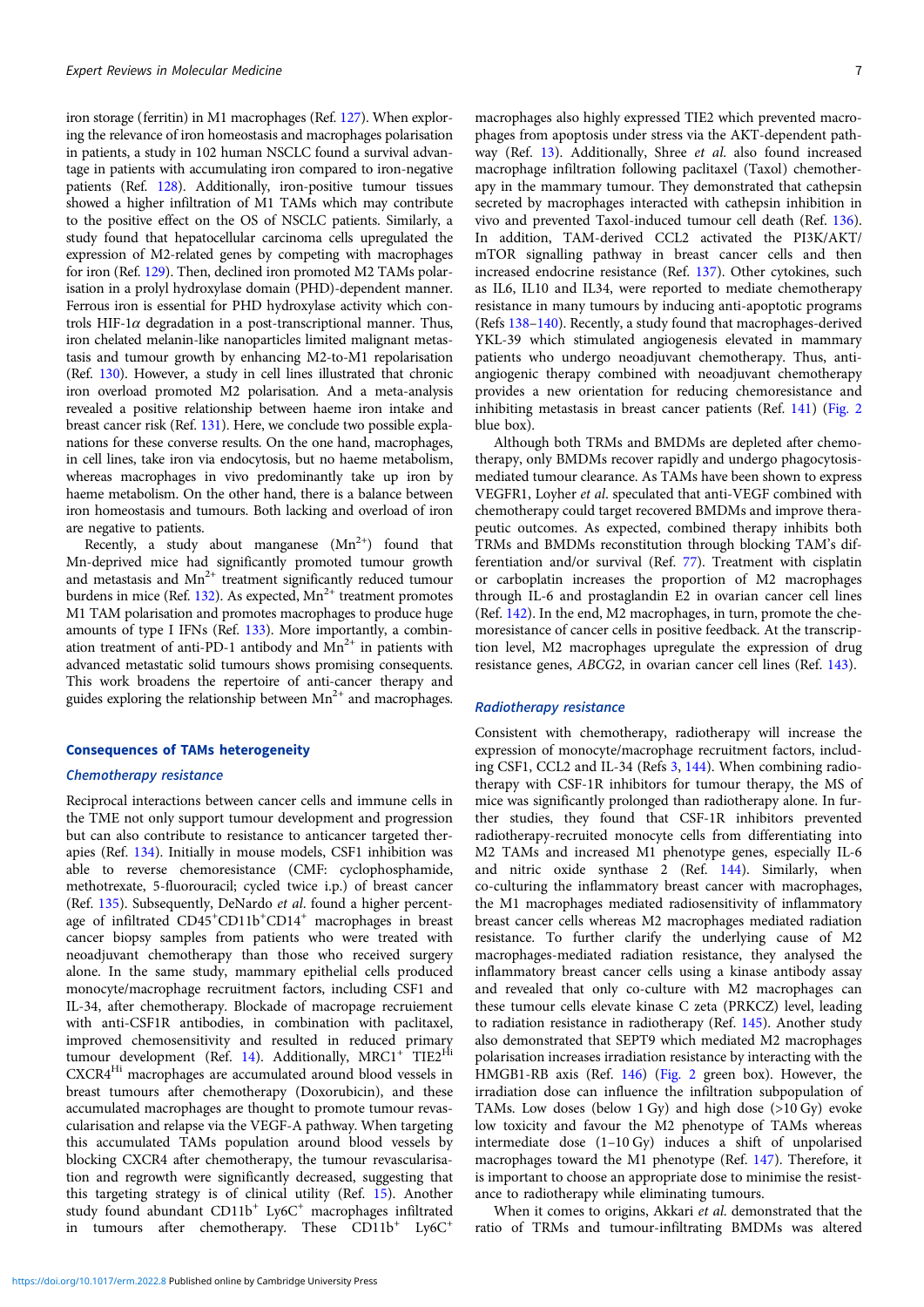| <b>Strategies</b>                                               | Target                       | Agent                                  | Tumour                                   | <b>NCT</b>  | Start<br>date |
|-----------------------------------------------------------------|------------------------------|----------------------------------------|------------------------------------------|-------------|---------------|
| Inhibiting recruitment<br>of monocytes                          | CCL2-CCR2 inhibitor          | CCR2/5 dual antagonist:<br><b>GVAX</b> | Pancreatic ductal adenocarcinoma         | NCT03767582 | 2019          |
|                                                                 | CSF1/CSF1R inhibitor         | CSF-1R inhibitor:<br>pexidartinib      | Tenosynovial giant cell tumour           | NCT04703322 | 2021          |
|                                                                 |                              | CSF-1R inhibitor: DCC-3014             | Advanced malignant neoplasm              | NCT03069469 | 2017          |
| Blocking pro-tumour<br>functions                                | VEGF/VEGFR inhibitor         | VEGFR2 inhibitor: apatinib             | Sarcoma                                  | NCT04072042 | 2019          |
| Promoting<br>phagocytosis of TAMs                               | CD47-SIRP $\alpha$ inhibitor | CD47 inhibitor: AK117                  | Acute myeloid leukaemia                  | NCT04980885 | 2021          |
|                                                                 |                              | CD47 inhibitor: STI-6643               | Solid tumour/relapsed solid<br>neoplasm  | NCT04900519 | 2021          |
| Reprogramming TAMs<br>into an<br>immunostimulatory<br>phenotype | CD40 agonists                | SEA-CD40                               | Melanoma/carcinoma/NSCLC                 | NCT04993677 | 2021          |
|                                                                 | PI3K $\gamma$ inhibitor      | <b>IPI-549</b>                         | Head and neck squamous cell<br>carcinoma | NCT03795610 | 2020          |
|                                                                 | TLR4/7/8/9 agonists          | TLR4 agonist: GSK1795091               | Cancer                                   | NCT02798978 | 2017          |
|                                                                 |                              | TLR7/8 agonist                         | Advanced solid tumour                    | NCT04799054 | 2021          |
|                                                                 |                              | TLR9 agonist: CMP-001                  | Melanoma                                 | NCT04401995 | 2020          |
| Inhibiting immune<br>checkpoint proteins                        | PD-L1 inhibitor              | PD-L1 inhibitor treatment              | Advanced solid tumours                   | NCT04157985 | 2019          |
|                                                                 | CTLA4 inhibitor              | BMS-986218                             | Advanced carcinoma                       | NCT04785287 | 2021          |

Table 1. Immunotherapy associated with macrophages

Data were obtained from [http://clinicaltrials.gov.](http://clinicaltrials.gov)

during radiotherapy response and recurrence. In radiotherapyrecurrence gliomas, BMDMs were increased compared to untreated controls, constituting  $\geq 50\%$  of total TAMs, and inhibition of BMDMs infiltration delays glioma recurrence after radiotherapy. When blocking both TRMs and BMDMs using BLZ945, a blood-brain barrier–permeable CSF-1R tyrosine kinase inhibitor to specifically target these TAM populations together, tumour regression was associated with increased apoptosis and decreased glioma cell proliferation in the combination treatment group compared to each monotherapy (Ref. [83\)](#page-10-0). This study reveals that both TRMs and BMDMs limit the efficacy of radiotherapy and support glioma recurrence after radiotherapy. However, other studies hold the view that TRMs display radiation resistance whereas BMDMs did not resist irradiation. Although both subsets upregulate the Cdkn1a gene, only TRMs exhibit a greater increase after irradiation. And the radio-resistance is compromised in the absence of the Cdkn1a gene and its protein product, p21cip1/ WAF1, further confirming the important function of the Cdkn1a gene and p21cip1/WAF1 protein in radio-resistance (Ref. [148](#page-11-0)).

# Immunotherapy resistance

According to previous studies, we classify this immunotherapy associated with macrophages into five main groups: (1) inhibiting recruitment of monocytes, such as CSF1/CSF1R inhibitor and CCL2/CCR2 inhibitor; (2) blocking pro-tumour functions, such as VEGFR inhibitor; (3) promoting phagocytosis of macrophages, such as CD47/SIRP $\alpha$  inhibitor; (4) reprogramming TAMs into an immunostimulatory phenotype, such as CD40 agonists; (5) inhibiting immune checkpoint proteins, such as PD-L1 inhibitor and CTLA4 inhibitor. To date, numerous therapeutic strategies specifically modulating TAM functions have shown promising results in preclinical studies and clinical trials (Table 1). However, the tumour recurrence rate of various tumours is still high, bringing a huge problem, immunotherapy resistance, to clinical therapy.

Although CSR-1R inhibitors prolonged the OS of glioblastoma multiforme in mouse models, more than 50% of tumours

<https://doi.org/10.1017/erm.2022.8> Published online by Cambridge University Press

eventually recurred accompanied with elevated phosphatidylinositol 3-kinase (PI3K) pathway activity (Ref. [149](#page-11-0)). In recurrence tumours, the IGF-1 which is upregulated in TAMs through the IL4-NFAT pathway is secreted into the extracellular environment. Then, IGF-1R and PI3K signalling pathways are activated in glioma cells, supporting tumour growth and malignancy.

In the immunotherapy resistance murine cancer models to anti-VEGF antibody, they found upregulated alternative angiogenic pathways in VEGFR-1 and VEGFR-3 depletion macrophages, facilitating escape from anti-VEGF therapy (Ref. [150](#page-12-0)). Therefore, finding out alternative angiogenic pathways and targeting them is essential for immunotherapy resistance. When employing late-stage RIP1-Tag2 pancreatic neuroendocrine tumours (PNETs) which develop resistance to VEGFR2 blockade, Rigamonti et al. found upregulated ANG2 and TIE2 accompanied with enhanced infiltration of TIE2<sup>+</sup> macrophages. Further study found that dual ANG2/VEGFR2 blockade inhibited revascularisation and progression in most of the PNETs (Ref. [151](#page-12-0)).

Another immunotherapy, anti-CD40 treatment, upregulated the expression of PD-L1 on tumour-infiltrating monocytes and macrophages, indicating immunotherapy resistance. To reverse this condition, both anti-CD40 antibody and PD-L1 blocking antibody were applied in murine tumour cell lines. This doubleantibody therapy resulted in complete tumour rejection in >50% of the mice, whereas anti-CD40 treatment alone only led to <5% tumour rejection in mice (Ref. [152](#page-12-0)). Until now, the expression of PD-1/PD-L1 within the TME is considered as the main mechanism escaping immune surveillance and enhancing resistance, uncovering an idea that the blockade of the PD-1/ PD-L1 axis is an available therapeutic strategy against resistance (Refs [153,](#page-12-0) [154](#page-12-0)) [\(Fig. 2](#page-5-0) pink box). Interestingly, a study pointed out that, except membrane-localised PD-L1, a portion of PD-L1 is also located in the nucleus and cytoskeleton in human and mouse cancer cell lines (Ref. [155](#page-12-0)). Moreover, blocking its nuclear translocation through acetylation enhanced the anti-tumour response to PD-1 blockade, indicating that the location of PD-L1 is of great importance in resistance (Ref. [156\)](#page-12-0). Thus, we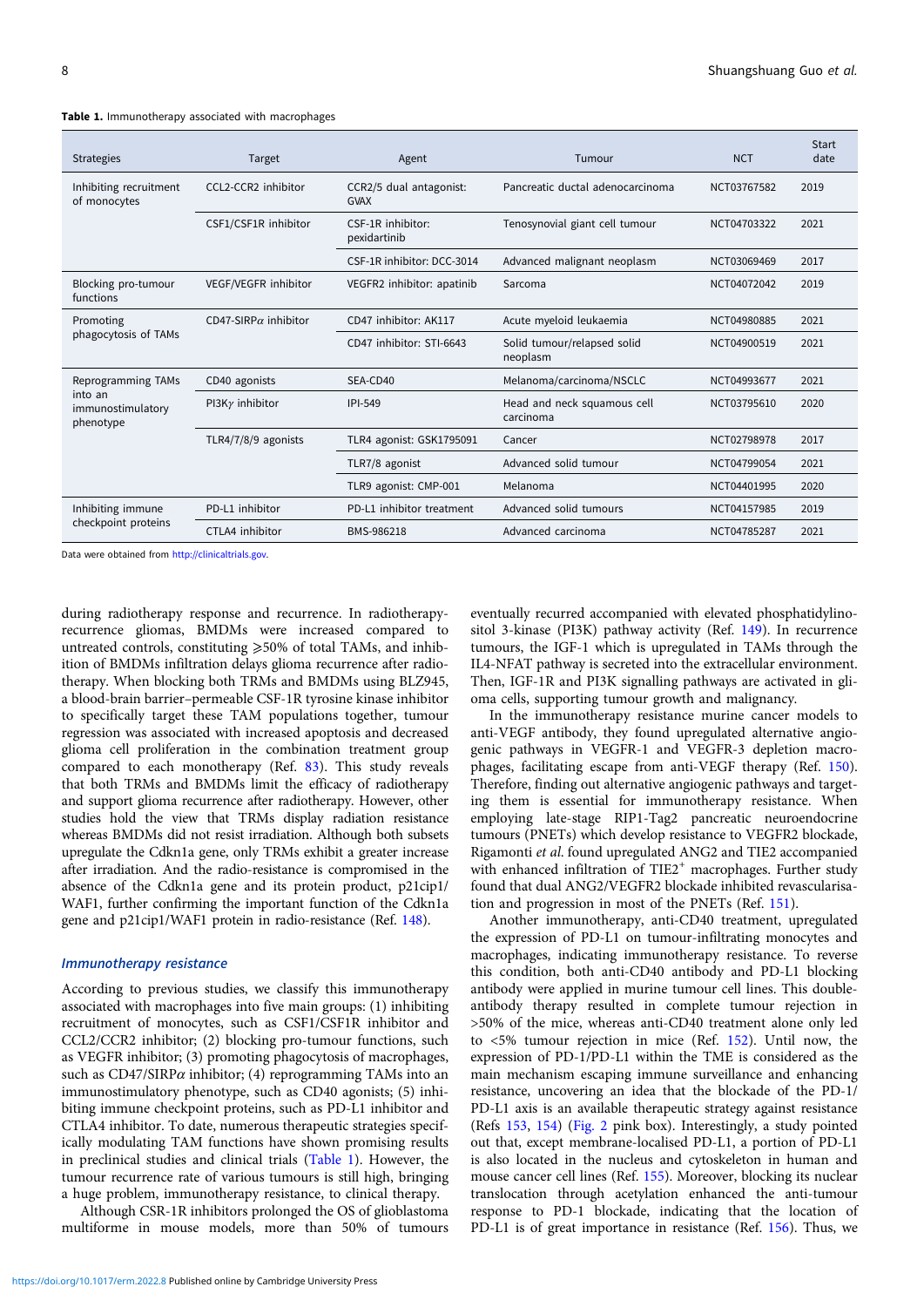

Fig. 3. Macrophages are involved in chemotherapy resistance (blue box), radiotherapy resistance (green box) and immunotherapy resistance (pink box). 10: Chemotherapy (neoadjuvant) induced mammary epithelial cells to produce macrophage recruitment factors, including colony-stimulating factor 1 (CSF1) and interleukin-34, and a higher percentage of CD45\*CD11b\*CD14\* macrophages infiltrated in breast cancer biopsy samples. ②: (MRC1\* TIE2<sup>Hi</sup> CXCR4<sup>Hi</sup>) macrophages promoted tumour revascularisation and relapse after chemotherapy (Doxorubicin) via VEGF-A release. ©: CD11b<sup>+</sup> Ly6C<sup>+</sup> macrophages abundantly expressed TIE2 and prevented macrophages from apoptosis via the AKT-dependent signalling pathway. @: Radiotherapy increased the expression of macrophage recruitment factors, including colony-stimulating factor 1 (CSF1), CCL2 and interleukin-34, promoting M2 macrophages polarisation. ⑤: M2 macrophages elevated the level of PRKCZ in the tumour and leading to radiation resistance in the end. ⑥: SEPT9 increases irradiation resistance by interacting with the HMGB1-RB axis. ⑦: CSF-1R inhibitors elevated the IGF1 protein level in macrophages via the IL4-NFAT pathway, then IGF-1 secreted into the extracellular environment and resulted in activation of IGF-1R and PI3K signalling in tumour cells. ⑧: VEGFR inhibitors elevated TIE2 protein level in macrophages via ANG2, upregulating angiogenic pathways. **@:** CD40 inhibitors increased PD-L1 expression in macrophages.

propose a question: whether the PD-L1 location in macrophages also changed during immunotherapy resistance? (Fig. 3).

# Conclusion and prospect

TAMs are highly plastic cells infiltrated in tumours. These macrophages are related to tumour death, tumour initiation, migration and invasion. TAMs heterogeneity increases resistance in cancer therapy, emphasizing the importance of defining the subpopulation of TAMs in the TME. Macrophages are divided into TRMs and BMDMs according to their sources, divided into M1 and M2 macrophages according to different surface molecules, and subdivided into different subpopulations according to their function. Additionally, more classification methods of macrophages are being discovered recently. However, before the relationship between macrophages and tumours can be fully understood,

many questions remain to be answered: (1) Is there any preference for polarisation pathways in different tumours? (2)which classifications cover all types of macrophages? (3) which subpopulation can provide the most suitable target for clinical therapy? (4) why can macrophages differentiate into different subsets? (5) what are the consequence of increased macrophages heterogeneity?

Macrophage heterogeneity is related to tumour heterogeneity, stimulating factor heterogeneity and TME heterogeneity. Among them, tumour heterogeneity is mainly manifested as (1) the functions of macrophages from different sources are different; (2) the localisation of macrophages in the same tumour is different; (3) there are differences in macrophages in different types of tumours. The heterogeneity of stimulating factors is mainly manifested by the difference in stimulation pathways. M1 macrophage polarisation is mainly involved in the LPS/IFN-γ polarisation pathway, while M2 macrophage polarisation is involved in the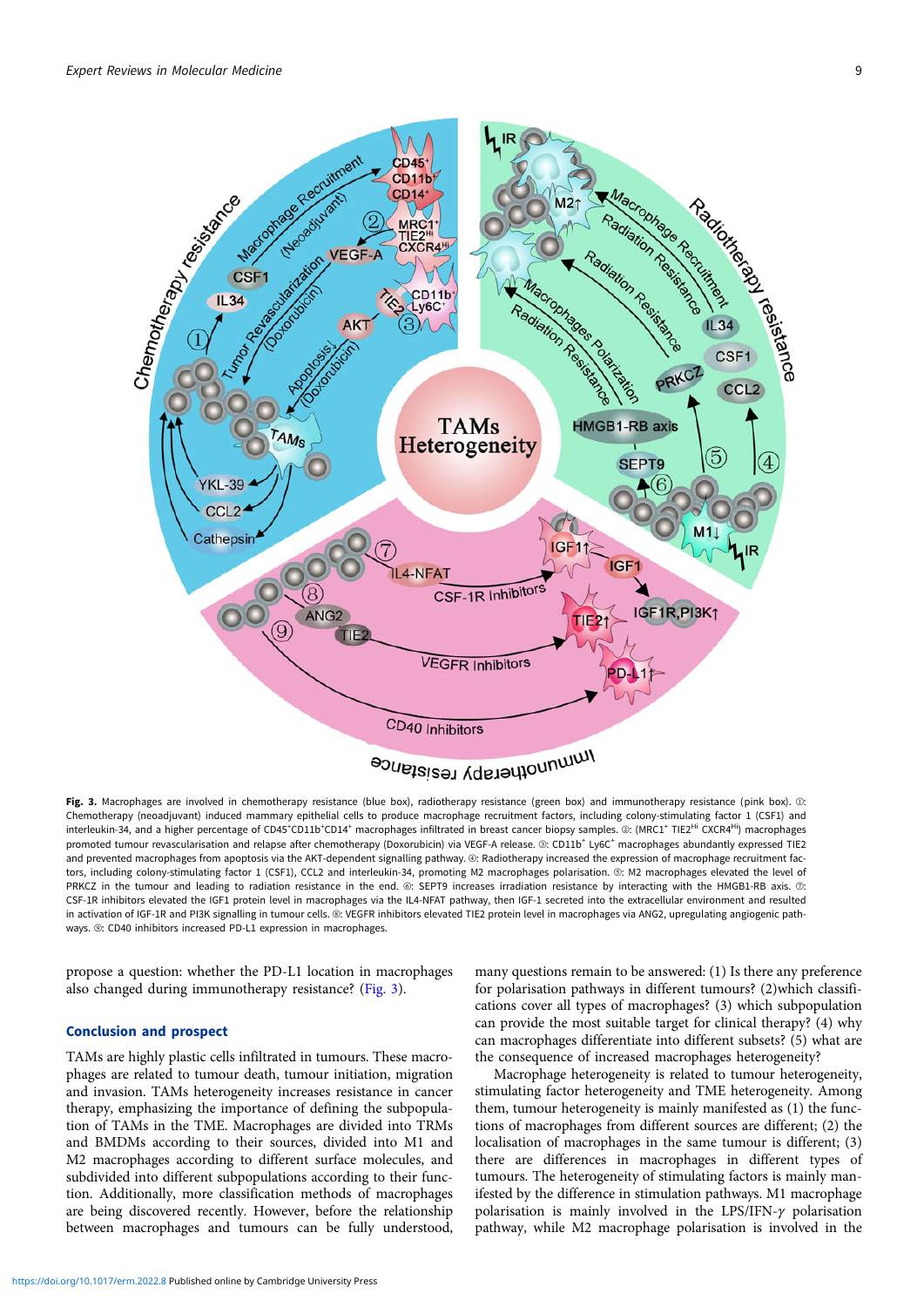<span id="page-9-0"></span>IL4/13/10 polarisation pathway. In addition, non-coding RNA also participates in macrophage polarisation.

Because of the different sensitivity of macrophages to therapy, the number of macrophages that are resistant to chemotherapy, radiotherapy and immunotherapy eventually increases, which in turn causes tumour recurrence. Therefore, studying the subpopulations that increased in therapy resistance and targeting them will guide clinical therapy in the future.

This review provides diverse introductions to TAM heterogeneity. From a clinical point of view, we provide the possibility to precisely target different subpopulations of TAMs.

Acknowledgements. This work was supported by the National Natural Science Foundation of China (No. 81971341; 82101704) and China Postdoctoral Science Foundation (No. 2020M682674; 2021T140144).

#### Conflict of interest. None.

## References

- 1. Wang H et al. (2021) The impact of the tumor microenvironment on macrophage polarization in cancer metastatic progression. International Journal of Molecular Sciences 22, 6560.
- 2. Cassetta L and Pollard JW (2018) Targeting macrophages: therapeutic approaches in cancer. Nature Reviews Drug Discovery 17, 887–904.
- 3. Kalbasi A et al. (2017) Tumor-derived CCL2 mediates resistance to radiotherapy in pancreatic ductal adenocarcinoma. Clinical Cancer Research 23, 137–148.
- 4. Wei C et al. (2019) Crosstalk between cancer cells and tumor associated macrophages is required for mesenchymal circulating tumor cellmediated colorectal cancer metastasis. Molecular Cancer 18, 64.
- 5. Liu D et al. (2019) LSECtin on tumor-associated macrophages enhances breast cancer stemness via interaction with its receptor BTN3A3. Cell Research 29, 365–378.
- 6. Chen XJ et al. (2019) Hypoxia-induced ZEB1 promotes cervical cancer progression via CCL8-dependent tumour-associated macrophage recruitment. Cell Death & Disease 10, 508.
- 7. Geng Y et al. (2021) A notch-dependent inflammatory feedback circuit between macrophages and cancer cells regulates pancreatic cancer metastasis. Cancer Research 81, 64–76.
- 8. El-Arabey AA et al. (2020) GATA3 as a master regulator for interactions of tumor-associated macrophages with high-grade serous ovarian carcinoma. Cellular Signalling 68, 109539.
- 9. Edin S et al. (2013) Macrophages: good guys in colorectal cancer. Oncoimmunology 2, e23038.
- 10. Shapouri-Moghaddam A et al. (2018) Macrophage plasticity, polarization, and function in health and disease. Journal of Cellular Physiology 233, 6425–6440.
- 11. Feng PH et al. (2014) Tumor-associated macrophages in stage IIIA pN2 non-small cell lung cancer after neoadjuvant chemotherapy and surgery. American Journal of Translational Research 6, 593–603.
- 12. Dai F et al. (2010) The number and microlocalization of tumorassociated immune cells are associated with patient's survival time in non-small cell lung cancer. BMC Cancer 10, 220.
- 13. Chen L et al. (2016) Tie2 expression on macrophages is required for blood vessel reconstruction and tumor relapse after chemotherapy. Cancer Research 76, 6828–6838.
- 14. DeNardo DG et al. (2011) Leukocyte complexity predicts breast cancer survival and functionally regulates response to chemotherapy. Cancer Discovery 1, 54–67.
- 15. Hughes R et al. (2015) Perivascular M2 macrophages stimulate tumor relapse after chemotherapy. Cancer Research 75, 3479–3491.
- 16. Gomez Perdiguero E et al. (2015) Tissue-resident macrophages originate from yolk-sac-derived erythro-myeloid progenitors. Nature 518, 547–551.
- 17. Stremmel C et al. (2018) Yolk sac macrophage progenitors traffic to the embryo during defined stages of development. Nature Communications 9, 75.
- 18. Kumar V et al. (2016) The nature of myeloid-derived suppressor cells in the tumor microenvironment. Trends in Immunology 37, 208–220.
- 19. Mondini M et al. (2019) CCR2-dependent recruitment of Tregs and monocytes following radiotherapy is associated with TNFα-mediated resistance. Cancer Immunology Research 7, 376–387.
- 20. Bowman RL et al. (2016) Macrophage ontogeny underlies differences in tumor-specific education in brain malignancies. Cell Reports 17, 2445–2459.
- 21. Zhu Y et al. (2017) Tissue-resident macrophages in pancreatic ductal adenocarcinoma originate from embryonic hematopoiesis and promote tumor progression. Immunity 47, 323-338.e6.
- 22. Komohara Y et al. (2016) Tumor-associated macrophages: potential therapeutic targets for anti-cancer therapy. Advanced Drug Delivery Reviews 99(Pt B), 180–185.
- 23. Jeannin P et al. (2018) The roles of CSFs on the functional polarization of tumor-associated macrophages. FEBS Journal 285, 680–699.
- 24. Colin S, Chinetti-Gbaguidi G and Staels B (2014) Macrophage phenotypes in atherosclerosis. Immunological Reviews 262, 153–166.
- 25. Nikovics K et al. (2020) Hybridization-chain-reaction is a relevant method for in situ detection of M2d-like macrophages in a mini-pig model. FASEB Journal 34, 15675–15686.
- 26. Singhal S et al. (2019) Human tumor-associated monocytes/macrophages and their regulation of T cell responses in early-stage lung cancer. Science Translational Medicine 11, eaat1500.
- 27. Sánchez-Martín L et al. (2011) The chemokine CXCL12 regulates monocyte-macrophage differentiation and RUNX3 expression. Blood 117, 88–97.
- 28. Li M et al. (2020) Remodeling tumor immune microenvironment via targeted blockade of PI3K-γ and CSF-1/CSF-1R pathways in tumor associated macrophages for pancreatic cancer therapy. Journal of Controlled Release 321, 23–35.
- 29. Beatty GL et al. (2011) CD40 agonists alter tumor stroma and show efficacy against pancreatic carcinoma in mice and humans. Science (New York, N.Y.) 331, 1612–1616.
- 30. Poh AR and Ernst M (2018) Targeting macrophages in cancer: from bench to bedside. Frontiers in Oncology 8, 49.
- 31. Li H, Somiya M and Kuroda S (2021) Enhancing antibody-dependent cellular phagocytosis by Re-education of tumor-associated macrophages with resiquimod-encapsulated liposomes. Biomaterials 268, 120601.
- 32. Biswas SK et al. (2006) A distinct and unique transcriptional program expressed by tumor-associated macrophages (defective NF-kappaB and enhanced IRF-3/STAT1 activation). Blood 107, 2112–2122.
- 33. Zilionis R et al. (2019) Single-cell transcriptomics of human and mouse lung cancers reveals conserved myeloid populations across individuals and species. Immunity 50, 1317–1334.e10.
- 34. Wagner J et al. (2019) A single-cell atlas of the tumor and immune ecosystem of human breast cancer. Cell 177, 1330-1345.e18.
- 35. Arlauckas SP et al. (2018) Arg1 expression defines immunosuppressive subsets of tumor-associated macrophages. Theranostics 8, 5842–5854.
- 36. Qian BZ and Pollard JW (2010) Macrophage diversity enhances tumor progression and metastasis. Cell 141, 39–51.
- 37. Bernsmeier C, van der Merwe S and Périanin A (2020) Innate immune cells in cirrhosis. Journal of Hepatology 73, 186–201.
- 38. Liu S et al. (2020) M1-like macrophage-derived exosomes suppress angiogenesis and exacerbate cardiac dysfunction in a myocardial infarction microenvironment. Basic Research in Cardiology 115, 22.
- 39. Li J, Li N and Wang J (2020) M1 macrophage-derived exosome-encapsulated cisplatin can enhance its anti-lung cancer effect. Minerva Medica. doi: 10.23736/S0026-4806.20.06564-7.
- 40. Wang P et al. (2019) Exosomes from M1-polarized macrophages enhance paclitaxel antitumor activity by activating macrophagesmediated inflammation. Theranostics 9, 1714–1727.
- 41. Quante M and Wang TC (2008) Inflammation and stem cells in gastrointestinal carcinogenesis. Physiology (Bethesda) 23, 350–359.
- 42. Marcelis L, Tousseyn T and Sagaert X (2019) MALT lymphoma as a model of chronic inflammation-induced gastric tumor development. Current Topics in Microbiology and Immunology 421, 77–106.
- 43. Mahboubi Rabbani SMI and Zarghi A (2019) Selective COX-2 inhibitors as anticancer agents: a patent review (2014–2018). Expert Opinion on Therapeutic Patents 29, 407–427.
- 44. Balkwill F, Charles KA and Mantovani A (2005) Smoldering and polarized inflammation in the initiation and promotion of malignant disease. Cancer Cell 7, 211–217.
- 45. Helm O et al. (2014) Tumor-associated macrophages exhibit pro- and anti-inflammatory properties by which they impact on pancreatic tumorigenesis. International Journal of Cancer 135, 843–861.
- 46. Zong Z et al. (2019) M1 macrophages induce PD-L1 expression in hepatocellular carcinoma cells through IL-1β signaling. Frontiers in Immunology 10, 1643.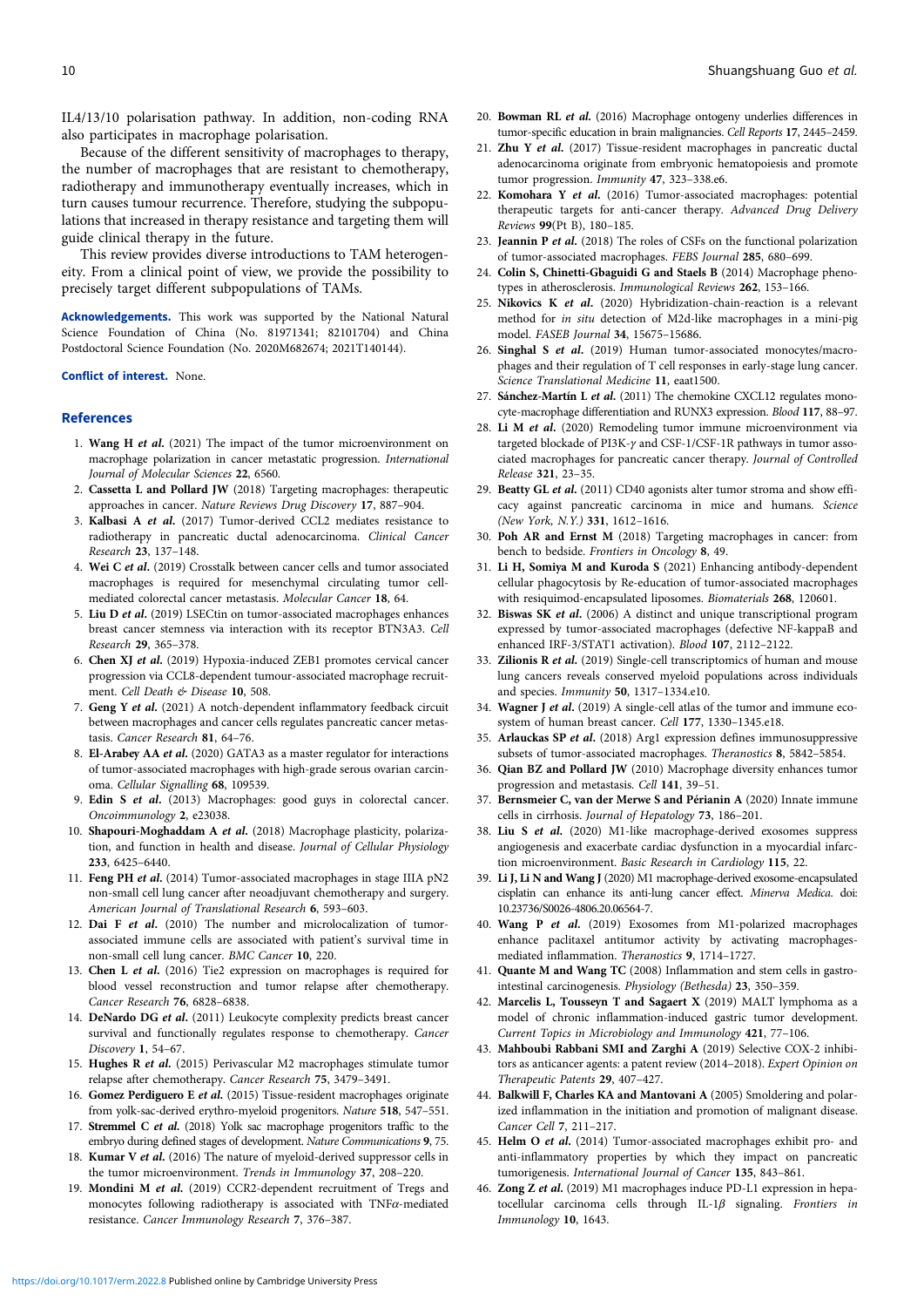- <span id="page-10-0"></span>47. Denning TL et al. (2007) Lamina propria macrophages and dendritic cells differentially induce regulatory and interleukin 17-producing T cell responses. Nature Immunology 8, 1086–1094.
- 48. Liu C et al. (2019) Treg cells promote the SREBP1-dependent metabolic fitness of tumor-promoting macrophages via repression of CD8(+) T cell-derived interferon-γ. Immunity 51, 381–397.e6.
- 49. Zhu C et al. (2017) Activation of CECR1 in M2-like TAMs promotes paracrine stimulation-mediated glial tumor progression. Neuro-Oncology 19, 648–659.
- 50. Wang Y et al. (2018) The role of C1QBP in CSF-1-dependent PKCζ activation and macrophage migration. Experimental Cell Research 362, 11–16.
- 51. Yin M et al. (2016) Tumor-associated macrophages drive spheroid formation during early transcoelomic metastasis of ovarian cancer. Journal of Clinical Investigation 126, 4157–4173.
- 52. Lan J et al. (2019) M2 macrophage-derived exosomes promote cell migration and invasion in colon cancer. Cancer Research 79, 146–158.
- 53. Zheng P et al. (2018) Tumor-associated macrophages-derived exosomes promote the migration of gastric cancer cells by transfer of functional apolipoprotein E. Cell Death & Disease 9, 434.
- 54. Han Y et al. (2019) Tumor-associated macrophages promote lung metastasis and induce epithelial-mesenchymal transition in osteosarcoma by activating the COX-2/STAT3 axis. Cancer Letters 440–441, 116–125.
- 55. Dongre A and Weinberg RA (2019) New insights into the mechanisms of epithelial-mesenchymal transition and implications for cancer. Nature Reviews Molecular Cell Biology 20, 69–84.
- 56. Hao S et al. (2017) Macrophage phenotypic mechanomodulation of enhancing bone regeneration by superparamagnetic scaffold upon magnetization. Biomaterials 140, 16–25.
- 57. Annamalai RT et al. (2018) Harnessing macrophage-mediated degradation of gelatin microspheres for spatiotemporal control of BMP2 release. Biomaterials 161, 216–227.
- 58. Halin S et al. (2009) Extratumoral macrophages promote tumor and vascular growth in an orthotopic rat prostate tumor model. Neoplasia (New York, N.Y.) 11, 177–186.
- 59. Lin EY et al. (2006) Macrophages regulate the angiogenic switch in a mouse model of breast cancer. Cancer Research 66, 11238–11246.
- 60. Giraudo E, Inoue M and Hanahan D (2004) An amino-bisphosphonate targets MMP-9-expressing macrophages and angiogenesis to impair cervical carcinogenesis. Journal of Clinical Investigation 114, 623–633.
- 61. Zhang PC et al. (2020) AT-533, a novel Hsp90 inhibitor, inhibits breast cancer growth and HIF-1 $\alpha$ /VEGF/VEGFR-2-mediated angiogenesis in vitro and in vivo. Biochemical Pharmacology 172, 113771.
- 62. Werno C et al. (2010) Knockout of HIF-1 $\alpha$  in tumor-associated macrophages enhances M2 polarization and attenuates their pro-angiogenic responses. Carcinogenesis 31, 1863–1872.
- 63. Niu Y et al. (2020) HIF2-induced long noncoding RNA RAB11B-AS1 promotes hypoxia-mediated angiogenesis and breast cancer metastasis. Cancer Research 80, 964–975.
- 64. Du R et al. (2008) HIF1alpha induces the recruitment of bone marrowderived vascular modulatory cells to regulate tumor angiogenesis and invasion. Cancer Cell 13, 206–220.
- 65. Zhang B et al. (2020) Essential contribution of macrophage Tie2 signal mediated autophagy in laser-induced choroidal neovascularization. Experimental Eye Research 193, 107972.
- 66. Wyckoff J et al. (2004) A paracrine loop between tumor cells and macrophages is required for tumor cell migration in mammary tumors. Cancer Research 64, 7022–7029.
- 67. Riabov V et al. (2014) Role of tumor associated macrophages in tumor angiogenesis and lymphangiogenesis. Frontiers in Physiology 5, 75.
- 68. Yoh K et al. (2016) A randomized, double-blind, phase II study of ramucirumab plus docetaxel vs placebo plus docetaxel in Japanese patients with stage IV non-small cell lung cancer after disease progression on platinum-based therapy. Lung Cancer 99, 186–193.
- 69. Villaruz LC and Socinski MA (2015) The role of anti-angiogenesis in non-small-cell lung cancer: an update. Current Oncology Reports 17, 26.
- 70. Zhang D et al. (2019) poFUT1 promotes uterine angiogenesis and vascular remodeling via enhancing the O-fucosylation on uPA. Cell Death & Disease 10, 775.
- 71. Binmadi NO et al. (2011) Rho-mediated activation of PI(4)P5K and lipid second messengers is necessary for promotion of angiogenesis by semaphorin 4D. Angiogenesis 14, 309–319.
- 72. Yang Y et al. (2021) M2 macrophage-derived exosomes promote angiogenesis and growth of pancreatic ductal adenocarcinoma by targeting E2F2. Molecular Therapy 29, 1226–1238.
- 73. Zumsteg A et al. (2009) Myeloid cells contribute to tumor lymphangiogenesis. PLoS ONE 4, e7067.
- 74. Fu LQ et al. (2020) The roles of tumor-associated macrophages in tumor angiogenesis and metastasis. Cellular Immunology 353, 104119.
- 75. Bieniasz-Krzywiec P et al. (2019) Podoplanin-expressing macrophages promote lymphangiogenesis and lymphoinvasion in breast cancer. Cell Metabolism 30, 917–936.e10.
- 76. Cahill TJ et al. (2021) Tissue-resident macrophages regulate lymphatic vessel growth and patterning in the developing heart. Development 148, dev194563.
- 77. Loyher PL et al. (2018) Macrophages of distinct origins contribute to tumor development in the lung. Journal of Experimental Medicine 215, 2536–2553.
- 78. Etzerodt A et al. (2020) Tissue-resident macrophages in omentum promote metastatic spread of ovarian cancer. Journal of Experimental Medicine 217, e20191869.
- 79. Franklin RA et al. (2014) The cellular and molecular origin of tumorassociated macrophages. Science 344, 921–925.
- 80. Ostuni R et al. (2015) Macrophages and cancer: from mechanisms to therapeutic implications. Trends in Immunology 36, 229–239.
- 81. Gautier EL et al. (2012) Gene-expression profiles and transcriptional regulatory pathways that underlie the identity and diversity of mouse tissue macrophages. Nature Immunology 13, 1118–1128.
- 82. Wu J et al. (2018) MerTK as a therapeutic target in glioblastoma. Neuro-Oncology 20, 92–102.
- 83. Akkari L et al. (2020) Dynamic changes in glioma macrophage populations after radiotherapy reveal CSF-1R inhibition as a strategy to overcome resistance. Science Translational Medicine 12, eaaw7843.
- 84. Moore KJ, Sheedy FJ and Fisher EA (2013) Macrophages in atherosclerosis: a dynamic balance. Nature Reviews Immunology 13, 709–721.
- 85. Pinto ML et al. (2019) The two faces of tumor-associated macrophages and their clinical significance in colorectal cancer. Frontiers in Immunology 10, 1875.
- 86. Yang C et al. (2019) Elevated CD163(+)/CD68(+) ratio at tumor invasive front is closely associated with aggressive phenotype and poor prognosis in colorectal cancer. International Journal of Biological Sciences 15, 984–998.
- 87. Mwafy SE and El-Guindy DM (2020) Pathologic assessment of tumorassociated macrophages and their histologic localization in invasive breast carcinoma. Journal of the Egyptian National Cancer Institute 32, 6.
- 88. Gulubova M et al. (2013) The density of macrophages in colorectal cancer is inversely correlated to TGF-β1 expression and patients' survival. Journal of Molecular Histology 44, 679–692.
- 89. Zhou Q et al. (2010) The density of macrophages in the invasive front is inversely correlated to liver metastasis in colon cancer. Journal of Translational Medicine 8, 13.
- 90. Salmon H et al. (2019) Host tissue determinants of tumour immunity. Nature Reviews Cancer 19, 215–227.
- 91. Buisseret L et al. (2017) Tumor-infiltrating lymphocyte composition, organization and PD-1/ PD-L1 expression are linked in breast cancer. Oncoimmunology 6, e1257452.
- 92. Hagemann T et al. (2009) Regulation of macrophage function in tumors: the multifaceted role of NF-kappaB. Blood 113, 3139–3146.
- 93. Wang YC et al. (2010) Notch signaling determines the M1 versus M2 polarization of macrophages in antitumor immune responses. Cancer Research 70, 4840–4849.
- 94. Lin Y et al. (2018) Notch signaling modulates macrophage polarization and phagocytosis through direct suppression of signal regulatory protein  $\alpha$  expression. Frontiers in Immunology 9, 1744.
- 95. Zhou P et al. (2020) Interleukin 37 suppresses M1 macrophage polarization through inhibition of the Notch1 and nuclear factor kappa B pathways. Frontiers in Cell and Developmental Biology 8, 56.
- 96. Liu L et al. (2020) Progranulin inhibits LPS-induced macrophage M1 polarization via NF-кB and MAPK pathways. BMC Immunology 21, 32.
- 97. Huang Y et al. (2019) TET1 knockdown inhibits Porphyromonas gingivalis LPS/IFN-γ-induced M1 macrophage polarization through the NF-κB pathway in THP-1 cells. International Journal of Molecular Sciences 20, 2023.
- 98. Huangfu N et al. (2020) RBM4 regulates M1 macrophages polarization through targeting STAT1-mediated glycolysis. International Immunopharmacology 83, 106432.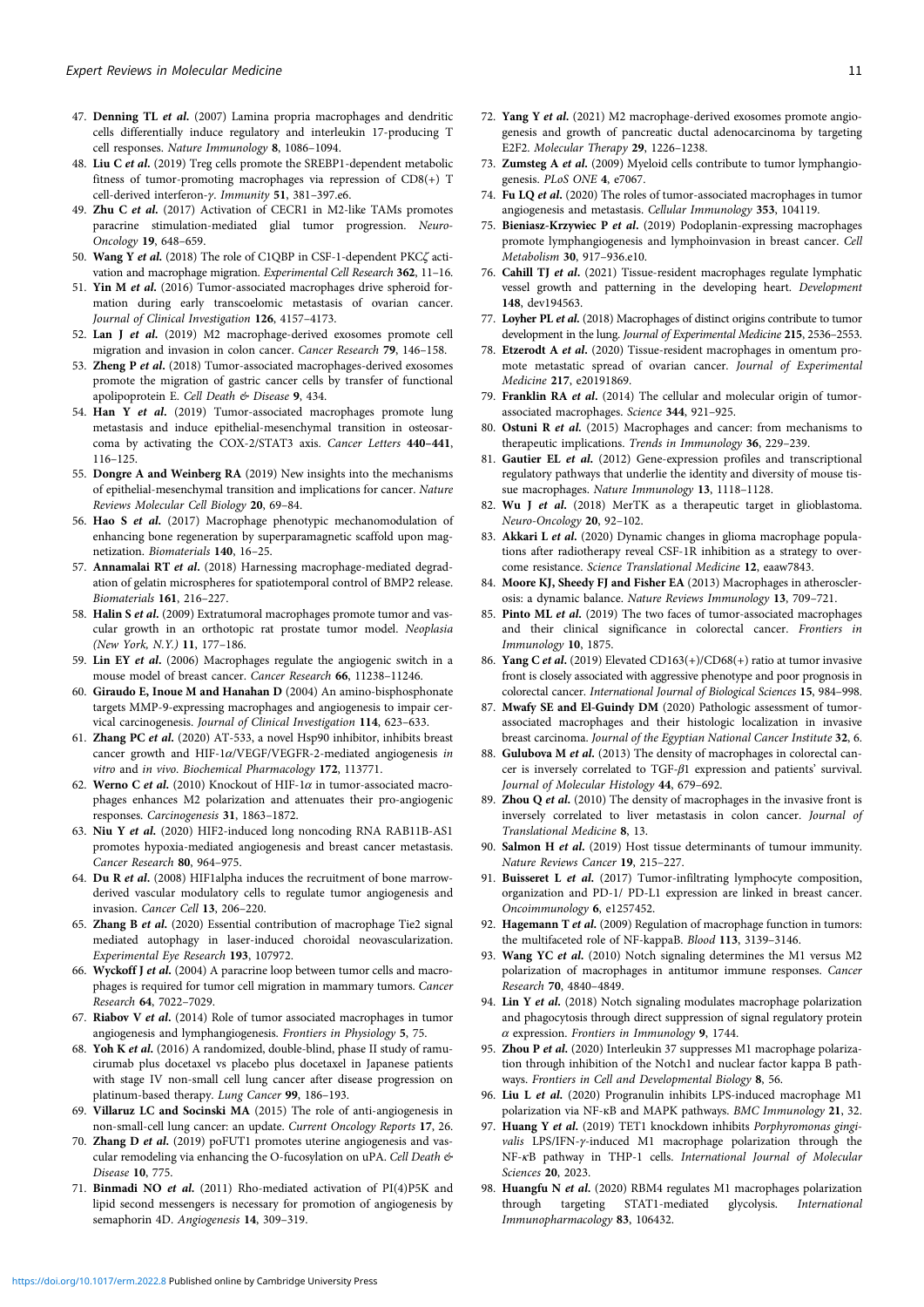- <span id="page-11-0"></span>99. Liu Y et al. (2019) The N(6)-methyladenosine (m(6)A)-forming enzyme METTL3 facilitates M1 macrophage polarization through the methylation of STAT1 mRNA. American Journal of Physiology. Cell Physiology 317, C762–C775.
- 100. Wang X et al. (2016) Epigenetic regulation of macrophage polarization and inflammation by DNA methylation in obesity. JCI Insight 1, e87748.
- 101. Mullican SE et al. (2011) Histone deacetylase 3 is an epigenomic brake in macrophage alternative activation. Genes & Development 25, 2480–2488.
- 102. Junttila IS (2018) Tuning the cytokine responses: an update on interleukin (IL)-4 and IL-13 receptor complexes. Frontiers in Immunology 9, 888.
- 103. Binnemars-Postma K et al. (2018) Targeting the Stat6 pathway in tumor-associated macrophages reduces tumor growth and metastatic niche formation in breast cancer. FASEB Journal 32, 969–978.
- 104. Gao S et al. (2015) Curcumin induces M2 macrophage polarization by secretion IL-4 and/or IL-13. Journal of Molecular and Cellular Cardiology 85, 131–139.
- 105. Handa P et al. (2019) Iron alters macrophage polarization status and leads to steatohepatitis and fibrogenesis. Journal of Leukocyte Biology 105, 1015–1026.
- 106. Satoh T et al. (2010) The Jmjd3-Irf4 axis regulates M2 macrophage polarization and host responses against helminth infection. Nature Immunology 11, 936–944.
- 107. Suzuki A et al. (2015) Targeting of IL-4 and IL-13 receptors for cancer therapy. Cytokine 75, 79–88.
- 108. Bi Y et al. (2019) M2 macrophages as a potential target for antiatherosclerosis treatment. Neural Plasticity 2019, 6724903.
- 109. Yin Z et al. (2018) IL-6/STAT3 pathway intermediates M1/M2 macrophage polarization during the development of hepatocellular carcinoma. Journal of Cellular Biochemistry 119, 9419–9432.
- 110. Tarassishin L, Suh HS and Lee SC (2011) Interferon regulatory factor 3 plays an anti-inflammatory role in microglia by activating the PI3K/Akt pathway. Journal of Neuroinflammation 8, 187.
- 111. Yu H, Pardoll D and Jove R (2009) STATs in cancer inflammation and immunity: a leading role for STAT3. Nature Reviews Cancer 9, 798–809.
- 112. Liao X et al. (2011) Krüppel-like factor 4 regulates macrophage polarization. Journal of Clinical Investigation 121, 2736–2749.
- 113. Li H et al. (2018) Transcriptional regulation of macrophages polarization by MicroRNAs. Frontiers in Immunology 9, 1175.
- 114. Tao S et al. (2020) Linc00514 promotes breast cancer metastasis and M2 polarization of tumor-associated macrophages via Jagged1-mediated notch signaling pathway. Journal of Experimental & Clinical Cancer Research: CR 39, 191.
- 115. Cao J et al. (2019) LncRNA-MM2P identified as a modulator of macrophage M2 polarization. Cancer Immunology Research 7, 292–305.
- 116. Pritchard A et al. (2020) Lung tumor cell-derived exosomes promote M2 macrophage polarization. Cells 9, 1303.
- 117. Murdoch C, Muthana M and Lewis CE (2005) Hypoxia regulates macrophage functions in inflammation. Journal of Immunology 175, 6257–6263.
- 118. Henze AT and Mazzone M (2016) The impact of hypoxia on tumor-associated macrophages. Journal of Clinical Investigation 126, 3672–3679.
- 119. Colegio OR et al. (2014) Functional polarization of tumour-associated macrophages by tumour-derived lactic acid. Nature 513, 559–563.
- 120. Tripathi C et al. (2014) Macrophages are recruited to hypoxic tumor areas and acquire a pro-angiogenic M2-polarized phenotype via hypoxic cancer cell derived cytokines oncostatin M and eotaxin. Oncotarget 5, 5350–5368.
- 121. Chen XJ et al. (2019) The role of the hypoxia-Nrp-1 axis in the activation of M2-like tumor-associated macrophages in the tumor microenvironment of cervical cancer. Molecular Carcinogenesis 58, 388–397.
- 122. Park JE et al. (2019) Hypoxia-induced tumor exosomes promote M2-like macrophage polarization of infiltrating myeloid cells and microRNA-mediated metabolic shift. Oncogene 38, 5158–5173.
- 123. Lima L et al. (2014) The predominance of M2-polarized macrophages in the stroma of low-hypoxic bladder tumors is associated with BCG immunotherapy failure. Urologic Oncology 32, 449–457.
- 124. Chen XJ et al. (2021) A novel lymphatic pattern promotes metastasis of cervical cancer in a hypoxic tumour-associated macrophage-dependent manner. Angiogenesis 24, 549–565.
- 125. Laoui D et al. (2014) Tumor hypoxia does not drive differentiation of tumor-associated macrophages but rather fine-tunes the M2-like macrophage population. Cancer Research 74, 24–30.
- 126. Jeong H et al. (2019) Tumor-associated macrophages enhance tumor hypoxia and aerobic glycolysis. Cancer Research 79, 795–806.
- 127. Gan ZS et al. (2017) Iron reduces M1 macrophage polarization in RAW264.7 macrophages associated with inhibition of STAT1. Mediators of Inflammation 2017, 8570818.
- 128. Thielmann CM et al. (2019) Iron accumulation in tumor-associated macrophages marks an improved overall survival in patients with lung adenocarcinoma. Scientific Reports 9, 11326.
- 129. Sun JL et al. (2021) Tumor cell-imposed iron restriction drives immunosuppressive polarization of tumor-associated macrophages. Journal of Translational Medicine 19, 347.
- 130. Rong L et al. (2019) Iron chelated melanin-like nanoparticles for tumorassociated macrophage repolarization and cancer therapy. Biomaterials 225, 119515.
- 131. Chang VC, Cotterchio M and Khoo E (2019) Iron intake, body iron status, and risk of breast cancer: a systematic review and meta-analysis. BMC Cancer 19, 543.
- 132. Lv M et al. (2020) Manganese is critical for antitumor immune responses via cGAS-STING and improves the efficacy of clinical immunotherapy. Cell Research 30, 966–979.
- 133. Song M et al. (2016) Bioconjugated manganese dioxide nanoparticles enhance chemotherapy response by priming tumor-associated macrophages toward M1-like phenotype and attenuating tumor hypoxia. ACS Nano 10, 633–647.
- 134. Christie EL and Bowtell DDL (2017) Acquired chemotherapy resistance in ovarian cancer. Annals of Oncology 28(suppl\_8), viii13–viii15.
- 135. Paulus P et al. (2006) Colony-stimulating factor-1 antibody reverses chemoresistance in human MCF-7 breast cancer xenografts. Cancer Research 66, 4349–4356.
- 136. Shree T et al. (2011) Macrophages and cathepsin proteases blunt chemotherapeutic response in breast cancer. Genes & Development 25, 2465–2479.
- 137. Li D et al. (2020) Tumor-associated macrophages secrete CC-chemokine ligand 2 and induce tamoxifen resistance by activating PI3K/Akt/mTOR in breast cancer. Cancer Science 111, 47–58.
- 138. Kong L et al. (2016) Deletion of interleukin-6 in monocytes/macrophages suppresses the initiation of hepatocellular carcinoma in mice. Journal of Experimental & Clinical Cancer Research: CR 35, 131.
- 139. Ruffell B et al. (2014) Macrophage IL-10 blocks CD8+ T cell-dependent responses to chemotherapy by suppressing IL-12 expression in intratumoral dendritic cells. Cancer Cell 26, 623–637.
- 140. Baghdadi M et al. (2016) Chemotherapy-induced IL34 enhances immunosuppression by tumor-associated macrophages and mediates survival of chemoresistant lung cancer cells. Cancer Research 76, 6030–6042.
- 141. Kzhyshkowska J, Larionova I and Liu T (2019) YKL-39 as a potential new target for anti-angiogenic therapy in cancer. Frontiers in Immunology 10, 2930.
- 142. Dijkgraaf EM et al. (2013) Chemotherapy alters monocyte differentiation to favor generation of cancer-supporting M2 macrophages in the tumor microenvironment. Cancer Research 73, 2480–2492.
- 143. Mlynska A et al. (2018) Platinum sensitivity of ovarian cancer cells does not influence their ability to induce M2-type macrophage polarization. American Journal of Reproductive Immunology 80, e12996.
- 144. Stafford JH et al. (2016) Colony stimulating factor 1 receptor inhibition delays recurrence of glioblastoma after radiation by altering myeloid cell recruitment and polarization. Neuro-Oncology 18, 797–806.
- 145. Rahal OM et al. (2018) Blocking interleukin (IL)4- and IL13-mediated phosphorylation of STAT6 (Tyr641) decreases M2 polarization of macrophages and protects against macrophage-mediated radioresistance of inflammatory breast cancer. International Journal of Radiation Oncology Biology Physics 100, 1034–1043.
- 146. Jiao X et al. (2019) Promoter methylation of SEPT9 as a potential biomarker for early detection of cervical cancer and its overexpression predicts radioresistance. Clinical Epigenetics 11, 120.
- 147. Malfitano AM et al. (2020) Tumor-associated macrophage status in cancer treatment. Cancers (Basel) 12, 1987.
- 148. Soysa R *et al.* (2019) Fetal origin confers radioresistance on liver macrophages via p21(cip1/WAF1). Journal of Hepatology 71, 553–562.
- 149. Quail DF et al. (2016) The tumor microenvironment underlies acquired resistance to CSF-1R inhibition in gliomas. Science 352, aad3018.